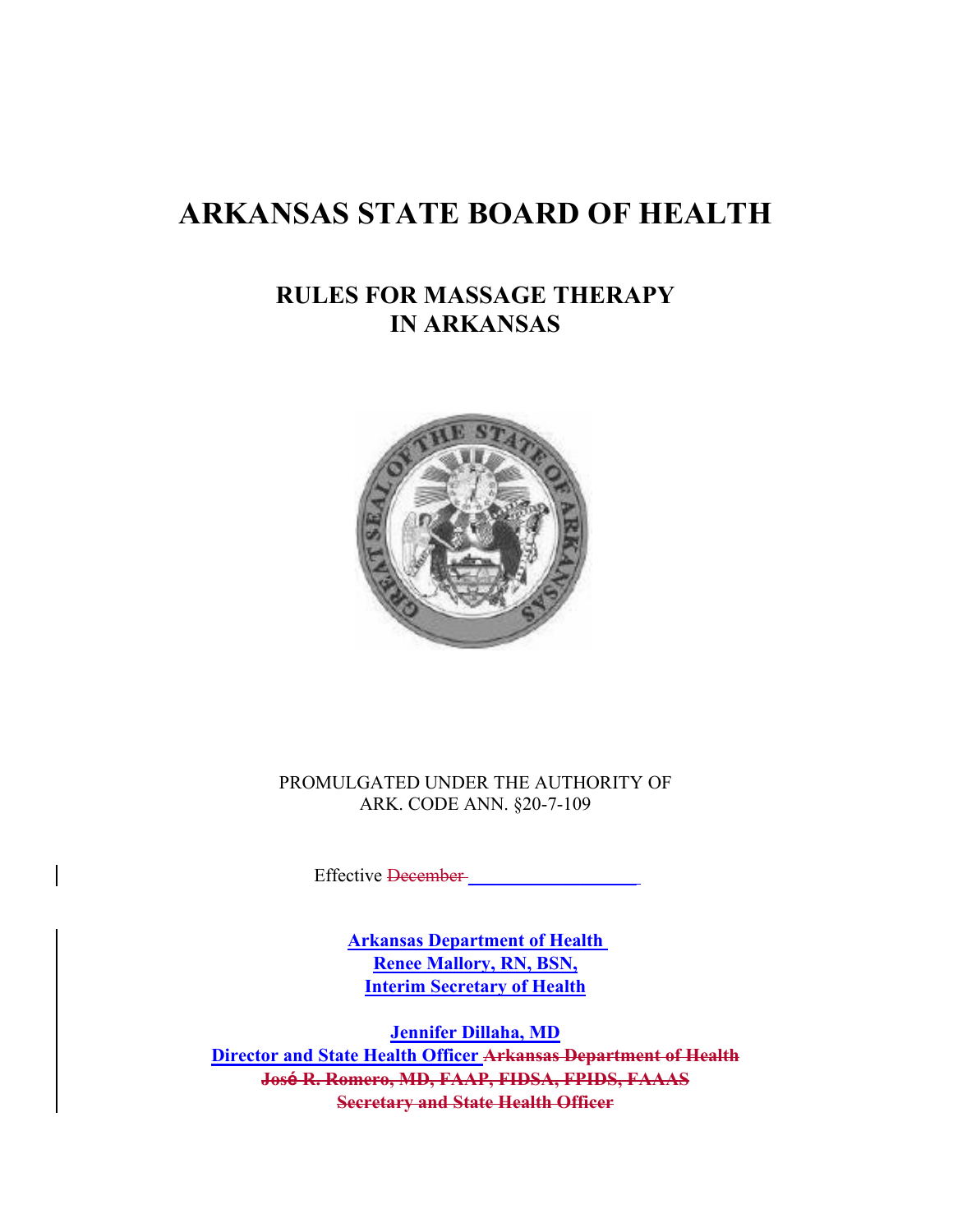# **TABLE OF CONTENTS**

| Section $1 -$ Authority                                                  | 33               |
|--------------------------------------------------------------------------|------------------|
| Section 2 $-$ Principles, Methods and Definitions                        | 33               |
| Section 3 – Policies and Procedures                                      | 87               |
| Section 4 – Enforcement and Renewal                                      | 12 <del>11</del> |
| Section 5_- Licensing                                                    | 14 <del>13</del> |
| Section 6 – Reciprocity, temporary licensure and military licensure      | 16 <del>15</del> |
| Section 7 – Continuing Education                                         | 22 <sup>19</sup> |
| Section 8 - Massage Clinics                                              | 26 <del>23</del> |
| Section 9 – Massage Therapy Schools and Postsecondary<br>Massage Schools | 27 <del>38</del> |
| Section10 – Conduct and Ethics                                           | 3638             |
| Section 11 - Miscellaneous Guidelines                                    | 37 <del>39</del> |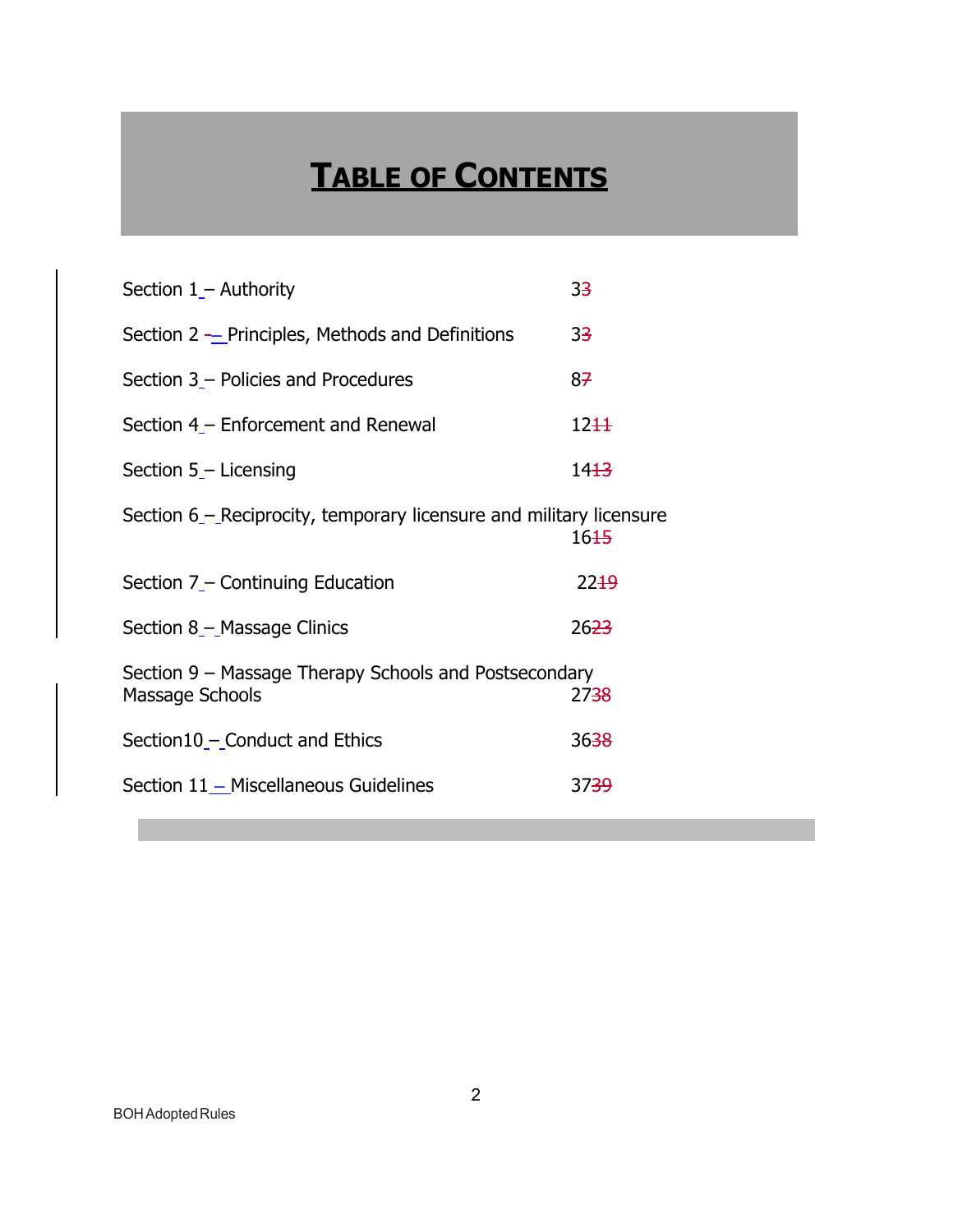# **Section 1 Authority and Purpose**

- <span id="page-2-0"></span>**1. Authority -** The following Rules for Massage Therapy in Arkansas are duly adopted and promulgated by the Arkansas Board of Health pursuant to the authority expressly conferred by the laws of the State of Arkansas including, without limitation, the Massage Therapy Act, specifically Ark. Code Ann. § 17- 86-203(a).
- **2. Purpose -** These Rules are prepared for the purpose of establishing standards to regulate the vocation of massage therapy, to provide for the licensing of persons to carry on and to teach such vocation, to regulate the conduct and sanitation of massage therapy clinics, Massage Therapy schools, and Massage Therapy postsecondary schools so as to prevent the spreading of communicable diseases and, to provide penalties for violation thereof.

# **Section 2 Principles, Methods and Definitions**

Terms found in Arkansas Code §17-86-102 are descriptive rather than limiting, and massage therapy includes those techniques which are utilized in all phases of massage and bodywork for the purposes of relaxation, stress reduction, pain relief, injury prevention, injury repair, postural improvement and/or health enhancement.

- <span id="page-2-1"></span>**1. "Apprenticeship"** means a program that meets the federal guidelines set out in 29 C.F.R. Part 29, as existing on March 1, 2021, and approved by the United States Office of Apprenticeship as meeting the requirements of an apprenticeship.
- **1.2. "Assist"** means acting as an aide to a master massage therapist or massage therapy instructor.
- **3. "Automatic licensure"** means granting the occupational licensure without an individual having met occupational licensure requirements provided under the Arkansas Code or by other provisions in these Rules.
- **2.4. "Board"** means the Arkansas State Board of Health.
- **3.5. "Continuing Education"** means education that is acquired after an individual has graduated and become licensed as a massage therapist.
- **4.6. "Cupping Therapy for massage"** means a modality used to release rigid soft tissues, through the application of a non-heated device that creates suction to lift the tissue away from the body.

**BOH** Adopted Rules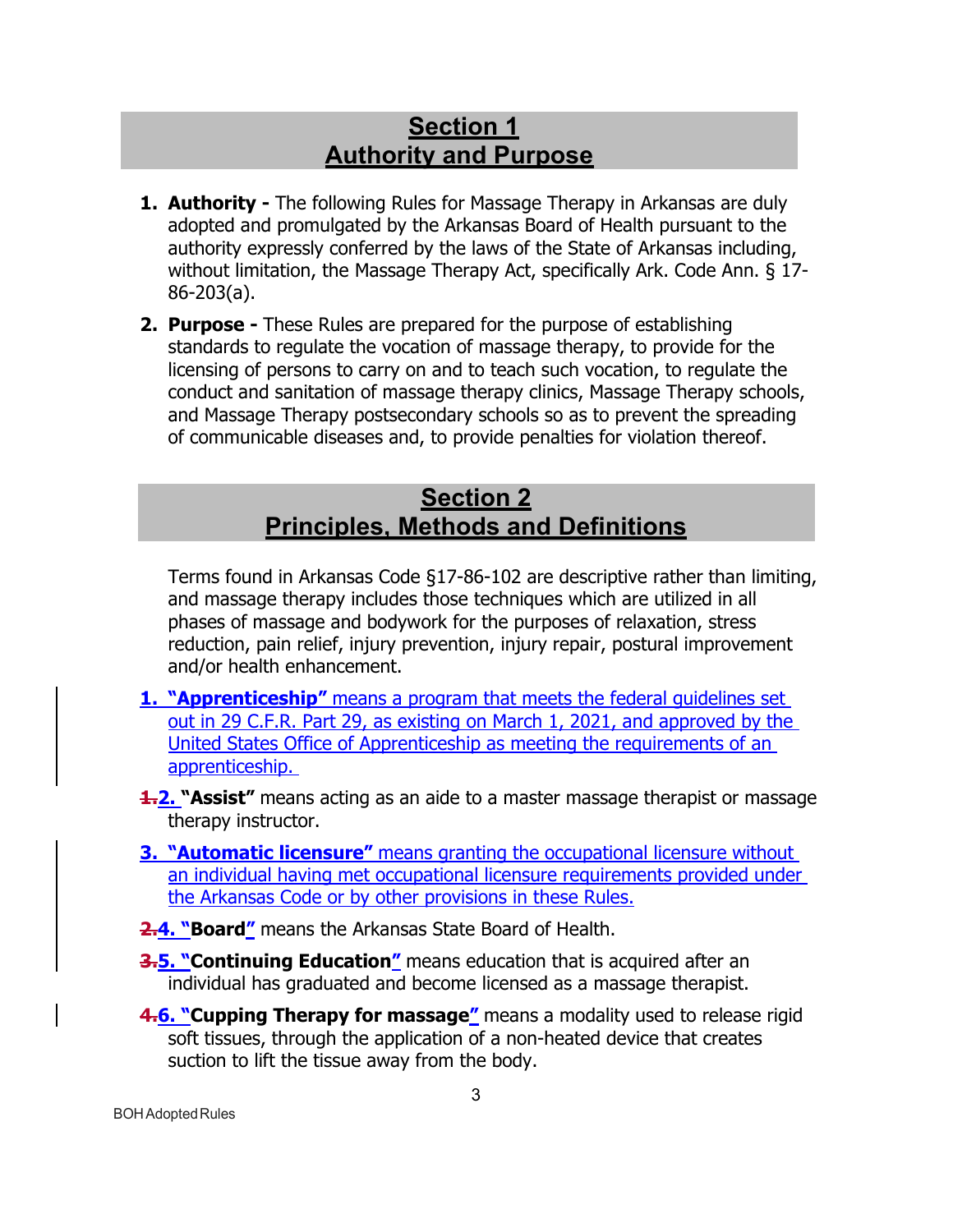**5.7. "Department"** means the Arkansas Department of Health.

**6.8. "Direct supervision"** means being in the physical presence of a licensed master massage therapist or massage therapy instructor.

**7.9. "Guest Instructor"** means a qualified speaker or presenter.

**8.10. "Licensee"** means an individual licensed under the Massage Therapy Act and these Rules.

**9.11.**

- **(a) "Massage therapist"** means a person who has:
	- (1) Earned a diploma from a Board-accepted school of massage therapy;
	- (2) Passed an examination required or accepted by the Board; and
	- (3) Become licensed and registered to practice massage therapy.
- (b) **"Massage therapist"** includes a person who has previously obtained the massage therapist license under prior state law.
- (c) A massage therapist may:
	- (1) Instruct continuing education programs approved by the Department of Health; and
	- (2) Assist in the instruction of the procedures listed in the definition of Massage Therapy under the direct supervision of a massage therapy instructor or master massage therapist.

## **10.12.**

- (a) **"Massage therapy"** means the treatment of soft tissues, which may include skin, fascia, and muscles and their dysfunctions for therapeutic purposes of establishing and maintaining good physical condition, comfort, and relief of pain.
- (b) "Massage therapy" is a health care service that includes gliding, kneading, percussion, compression, vibration, friction, nerve strokes, and stretching the tissue.
- (c) "Massage therapy" also means to engage in the practice of any of the following procedures:
	- (1) Massage therapy techniques and procedures either hands-on or with mechanical devices;
	- (2) Therapeutic application and use of oils, herbal or chemical preparations, lubricants, nonprescription creams, lotions, scrubs, powders, and other spa services;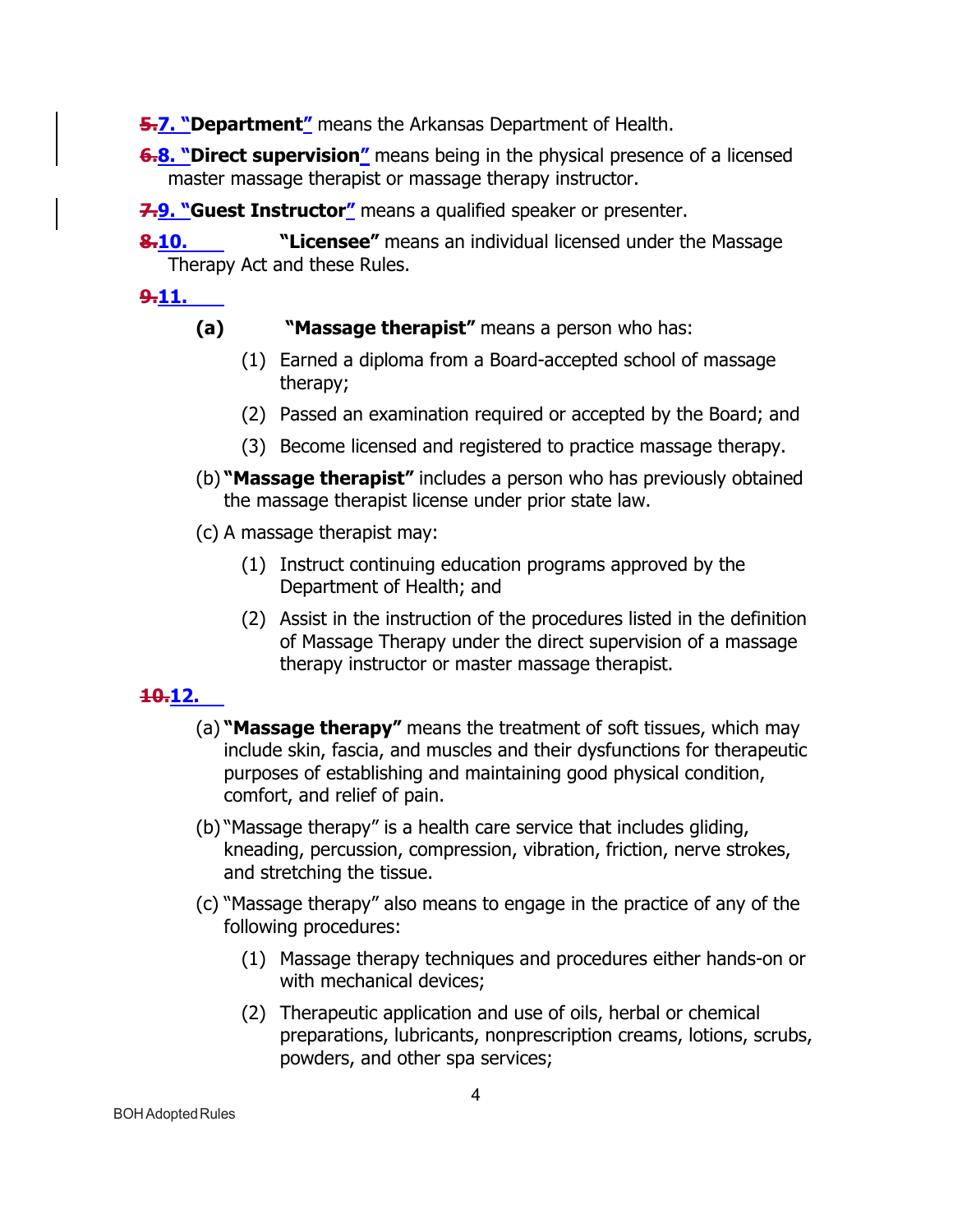- (3) Therapeutic application of hot or cold packs;
- (4) Hydrotherapy techniques, which means the use of water in any form for therapeutic purposes and includes methods of full and partial immersion baths, whirlpools, sponging, sprays, body shampoos, body scrubs, body wraps, fomentations, compresses, poultices, packs, masks, steam treatments, and sauna treatments;
- (5) Heliotherapy, which may include mechanical devices, heat lamps, and other devices with the use of light for therapeutic purposes and may consist of the use of infrared radiation lamps and devices and the various uses of other light that might be approved by the Department;
- (6) Electrotherapy, which means the use of electrical devices for therapeutic purposes and may consist of the use of mechanical vibrators, electric stimulation, direct and alternating currents, interferential currents, micro currents, and Russian stimulation; and,
- (7) Any hands-on bodywork techniques and procedures rising to the level of the techniques and procedures intended to be regulated under the Massage Therapy Act and not covered under specific licensing laws of other boards.
- (d) The following are not included in the scope of massage therapy practice:
	- (1) Colonic irrigation and other methods of internal hydrotherapy;
	- (2) Depilation, waxing, extractions, and electrolysis;
	- (3) Practices involving the use of ultrasound, unless the therapist can present educational qualifications acceptable to the Department and a licensed physician prescribes the treatment; or,
	- (4) Piercing, lancing, or penetrating the skin.
- **11.13. "Massage Therapy Act"** means Arkansas Code § 17-86-101, et. seq.
- **12.14. "Massage therapy clinic"** means a clinic, place, premises, building, or part of a building in which a branch or any combination of branches of massage therapy or the occupation of a massage therapist is practiced;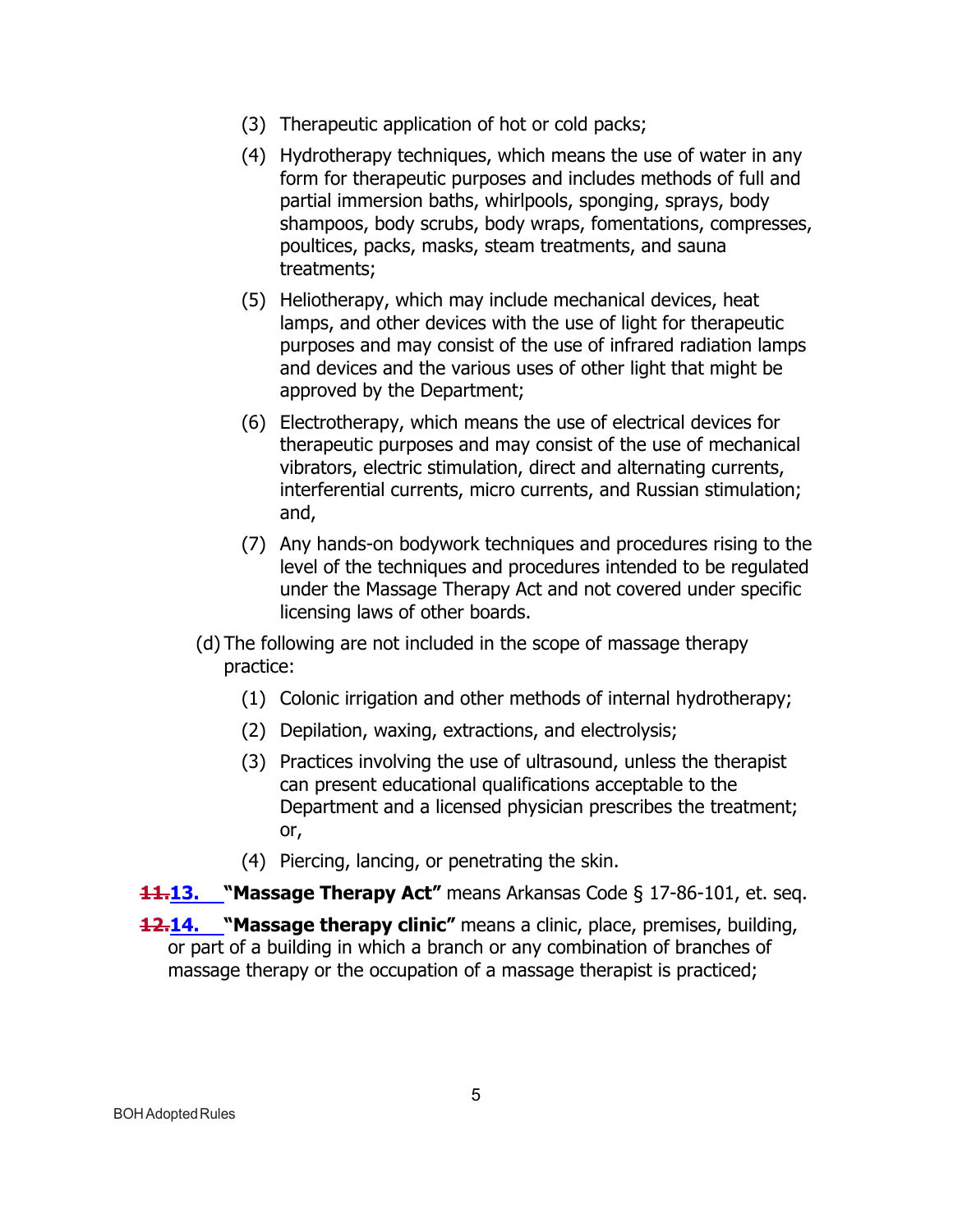**13.15.**

#### (a) **"Massage therapy instructor"** means a person who:

- (1) Before July 1, 2010, has completed no less than two hundred fifty (250) hours of practical experience as a master massage therapist, which may be gained, in part or in whole, as an assistant to an instructor in a massage school or may be gained, in part or in whole, as a directed instructor in a massage school and has completed no less than two hundred fifty (250) continuing education hours as approved by the Department;
- (2) On or after July 1, 2010, has been an active and practicing licensee and registered as a master massage therapist for a period of not less than three (3) years preceding the application for an upgrade to massage therapy instructor;
- (3) On or after July 1, 2010, in addition to the experience under subdivision  $(6)(A)(i)(15)$ -(a)-(1) of this section, has completed no less than two hundred fifty (250) continuing education hours as approved by the Department as a licensed master massage therapist; and
- (4) Is determined by the Department to be qualified to be licensed and registered to practice massage therapy.
- (b) "Massage therapy instructor" includes a person who has previously obtained the massage therapy instructor license under prior state law.
- (c) Massage therapy instructors may:
	- (1) Instruct continuing education programs approved by the Department;
	- (2) Instruct any of the procedures in subdivision  $(512)$  of this section; and
	- (3) Instruct basic curricula in a massage therapy school registered by the department as required by  $\S$  17-86-306(e).
- **14.16. "Massage Therapy School"** means a registered and licensed facility that meets and follows the required educational standards as established by § 17-86- 306 and all pertinent rules established by the State Board of Health.
- **15.17.** "Massage Therapy Spa" means a site or premises, or portion of a site or premises, in which a massage therapist practices massage;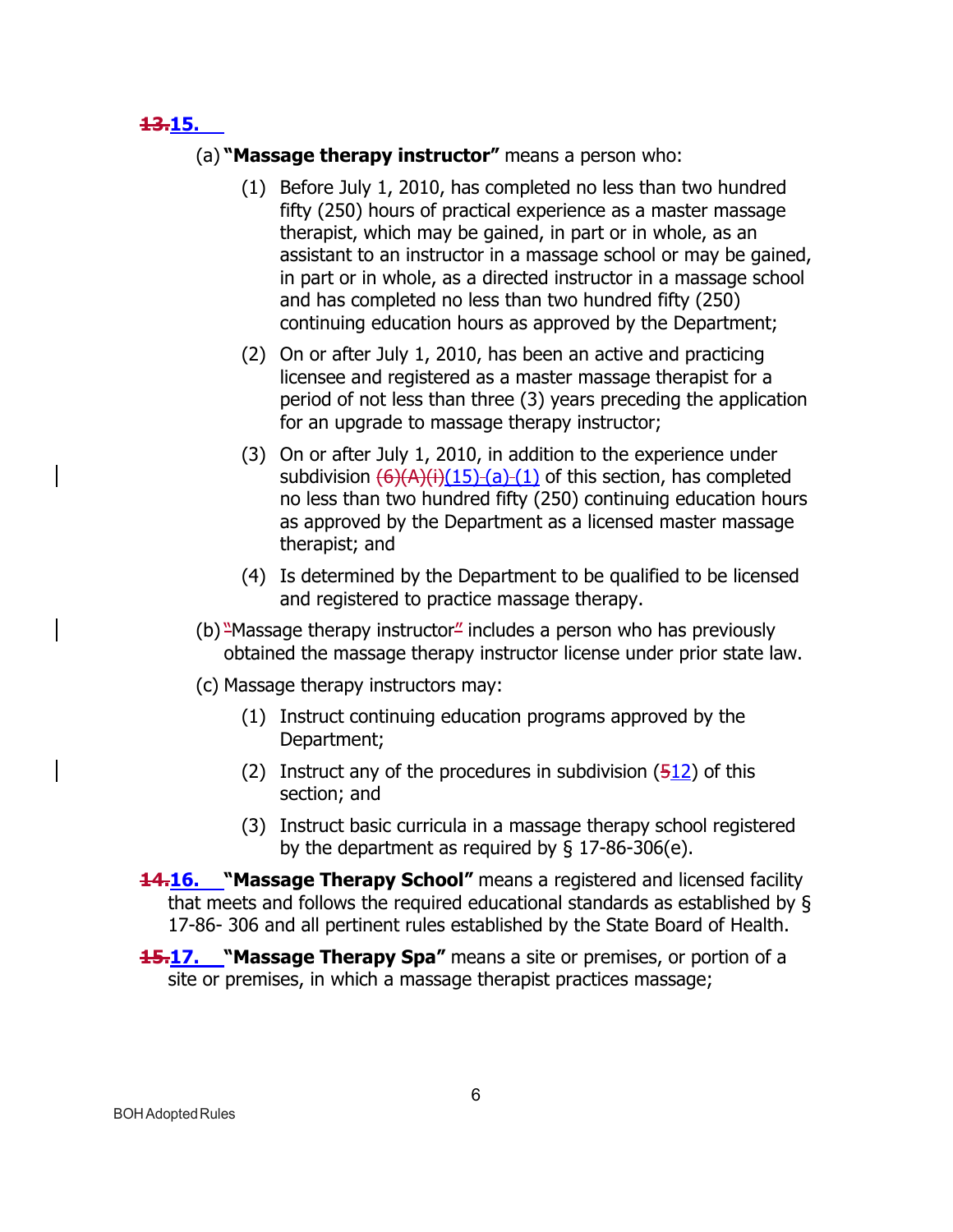#### **16.18.**

- (a) **"Master massage therapist"** means a person who:
	- (1) Before July 1, 2010, is a licensed and registered massage therapist who has completed no fewer than two hundred fifty (250) hours of practical experience as a massage therapist, which may be gained in part or in whole as an assistant to an instructor in a massage school and has completed no less than one hundred twenty-five (125) continuing education hours as approved by the Department of Health;
	- (2) On or after July 1, 2010, has been an active and practicing licensee and registered as a massage therapist for a period of not less than two (2) years preceding the application for an upgrade to master massage therapist;
	- (3) On or after July 1, 2010, in addition to the experience under subdivision  $(14)$   $(A)(i)$  18. (a) (1) of this section, has completed no less than one hundred twenty-five (125) continuing education hours as approved by the Department of Health; and
	- (4) Is determined by the Department of Health to be qualified to be licensed and registered to practice massage therapy.
- (b) "Master massage therapist" includes a person who has previously obtained the master massage therapist license under a prior state law.
- (c) Master massage therapists may:
	- (1) Instruct continuing education programs approved by the Department of Health;
	- (2) Instruct any of the procedures listed in the definition of massage therapy in this section; and
	- (3) Instruct, as directed by a massage therapy instructor, basic curricula in a massage therapy school registered by the Department of Health as required by § 17-86-306(e).
- **17.19. "NCBTMB"** means National Certification Board of Therapeutic Massage and Bodywork.
- **20. "Owner"** means an individual who is a sole proprietor, member, shareholder, or holder of an ownership interest, directly or indirectly, in a partnership, association, joint venture, corporation, limited liability company, or trust that owns or controls a massage therapy school or postsecondary massage therapy school.
- **18.21. "Passing grade"** means a score of seventy (70%) percent or better.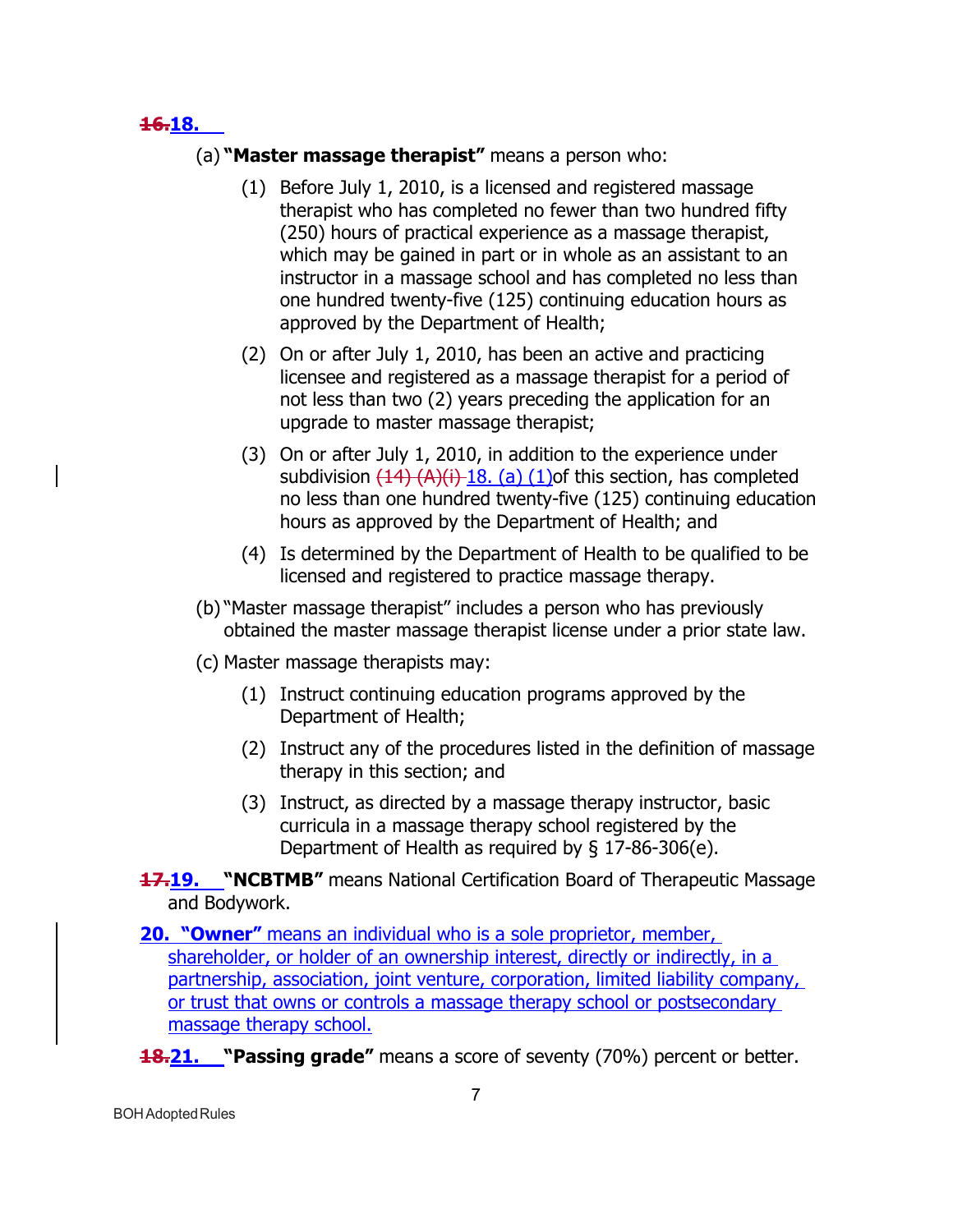#### **19.22. "Postsecondary massage therapy school"** means a massage therapy school that:

- (a) Offers a postsecondary curriculum approved by the State Board of Health; and
- (b) Has an enrollment in which no more than fifty percent (50%) of its students do not have a diploma or the recognized equivalent of a high school diploma.

## **20.23. "Sexual misconduct"** includes:

- (a) A range of behavior used to obtain sexual gratification against another's will, at the expense of another, without the client's knowledge, engaging in sexual activity for profit, or a combination of any of these activities;
- (b) Massage of the genitalia, anus, and, except under specific circumstances, the breast; and
- (c) Sexual activity with consent of a client or at the request of a client.
- **24. "Uniformed service member"** means an active or reserve component member of the United States Air Force, United States Army, United States Coast Guard, United States Marine Corps, United States Navy, United States Space Force, or National Guard; an active component member of the National Oceanic and Atmospheric Administration Commissioned Officer Corps; or an active or reserve component member of the United States Commissioned Corps of the Public Health Service.
- **25. "Uniformed service veteran"** means a former member of the United States uniformed services discharged under conditions other than dishonorable.

# **Section 3 Policies & Procedures**

- <span id="page-7-0"></span>**1.** The Department designates all forms and letters as necessary.
- **2.** The Massage Therapy Technical Advisory Committee (MTTAC) may meet on a quarterly basis and at other times as deemed necessary by the Department and follows all requirements of the Freedom of Information Act and all other applicable State laws in conducting such meetings.
	- (a) The MTTAC shall consist of seven (7) members, who shall be appointed by the Board for a term of three (3) years. The composition of the MTTAC shall be as follows:
		- (1) Six (6) shall be licensees under the Massage Therapy Act;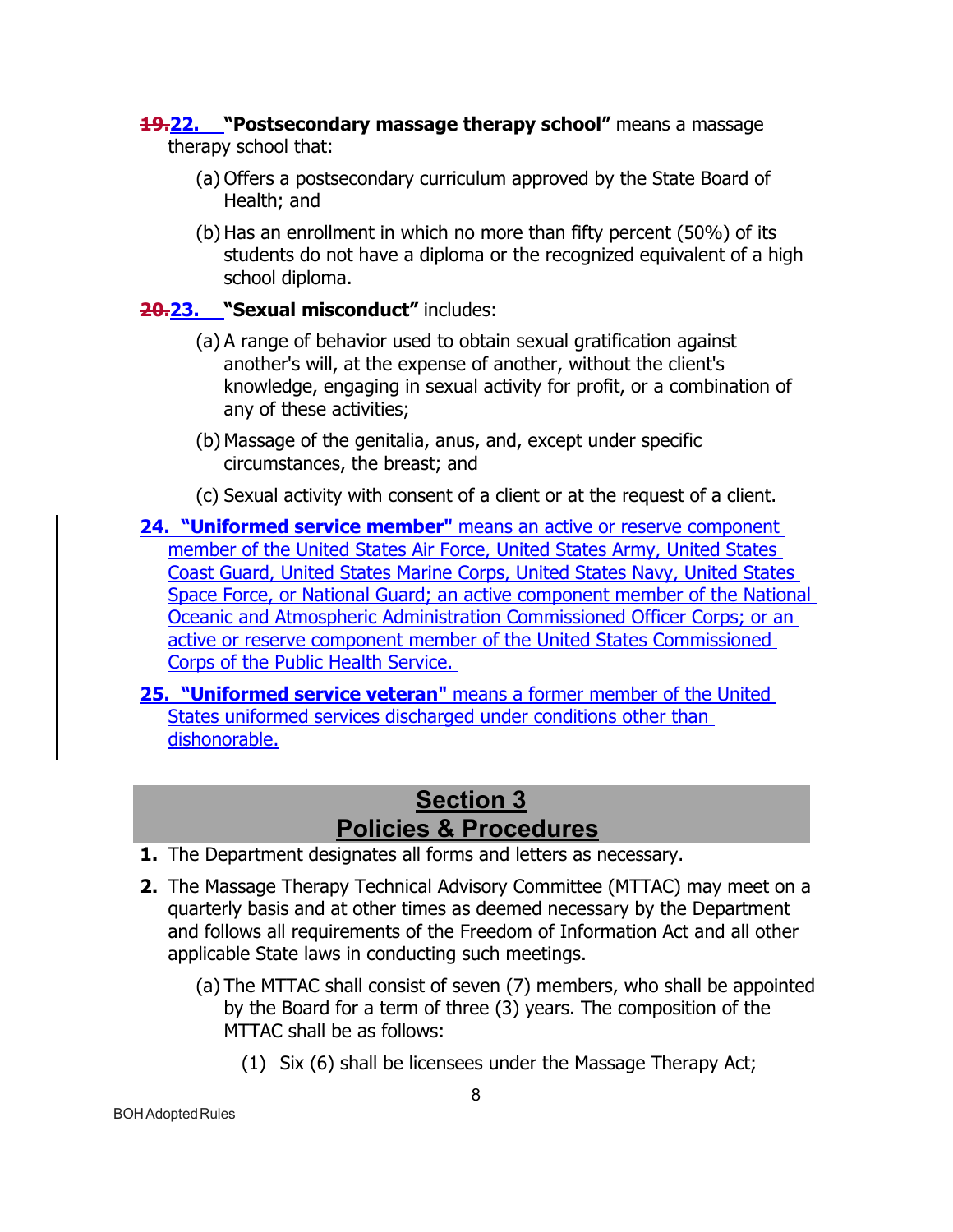- (2) Only one (1) shall be an owner of a massage therapy school; and
- (3) One (1) member, to represent the public, shall not be engaged in or retired from the practice of massage therapy.
- (b) The powers and duties of the MTTAC are as follows:
	- (1) Recommend rule changes to the Board;
	- (2) Recommend CEU approval to the Department; and,
	- (3) Hold initial hearings and determinations as described in Section 4, Rule 44.
- **3.** Requests for items to be placed on the MTTAC's agenda must be submitted to the Department of Health's Massage Therapy Section in writing at least fourteen (14) days prior to the applicable MTTAC meeting.
- **4.** A copy of the Massage Therapy Act and a copy of the latest adopted Rules shall be posted on the Department of Health's website and available for download.
- **5.** An applicant applying as a new massage therapy licensee, an individual applying for a new massage therapy school license, or a licensee applying for an upgrade issued by the Department shall apply to the Identification Bureau of the Arkansas State Police for a state and federal criminal background check to be conducted by the Identification Bureau and the Federal Bureau of Investigation.
	- (a) The state and federal criminal background check shall conform to applicable federal standards and shall include the taking of fingerprints;
	- (b) The applicant shall sign a release of information to the Department and shall be responsible for the payment of any fees associated with the state and federal criminal background check;
	- (c) Each applicant who has resided outside of Arkansas shall provide a state and federal criminal background check, including the taking of fingerprints, issued by the state or states in which the applicant resided; and,
	- (d) Results shall be sent directly to the Department from the agency performing the state and federal criminal background check.
- **6.** The MTTAC may deny, suspend, place on probation, or revoke a license if a licensee or applicant has pleaded guilty or nolo contendere to or been found guilty of any felony listed under Ark. Code Ann. §17-3-102.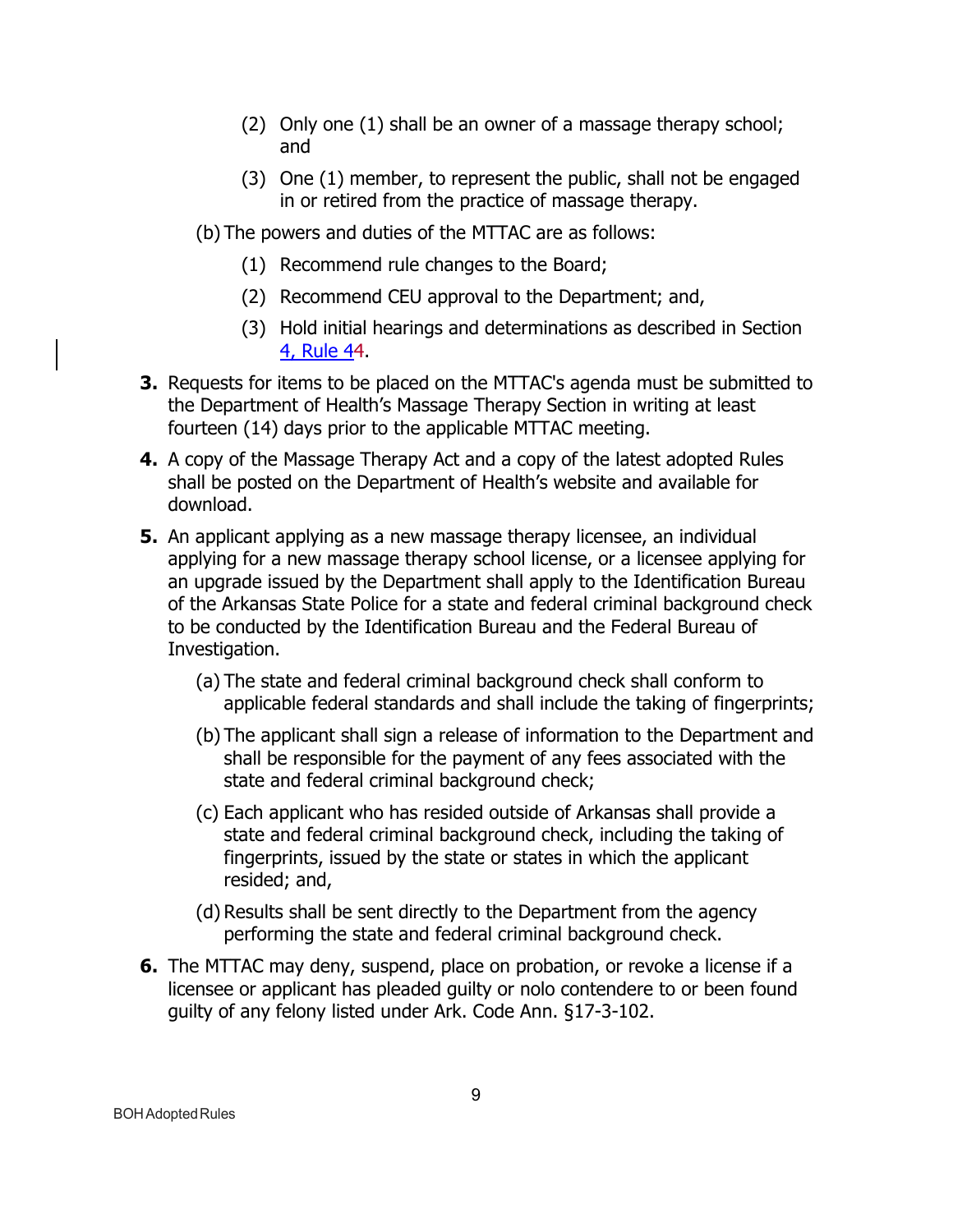#### **7. Pre-Licensure Criminal Background Check**

- (a) Pursuant to Act 990 of 2019, an individual may petition for a prelicensure determination of whether the individual's criminal record will disqualify the individual from licensure and whether a waiver may be obtained.
- (b) The individual must obtain the pre-licensure criminal background check petition form from the Department.
- (c) The Department will respond with a decision in writing to a completed petition within a reasonable time.
- (d) The Departments response will state the reasons for the decision.
- (e) All decisions of the Department in response to the petition will be determined by the information provided by the individual.
- (f) Any and all decisions made by the Department in response to a prelicensure criminal background check petition are not subject to appeal.
- (g) The Department will keep and maintain a copy of the petition and response, which will be reviewed during the formal application process.

## **8. Waiver Request:**

- (a) If an individual has been convicted of a felony listed in A.C.A. § 17-3- 102, the Department may waive disqualification of a potential applicant or revocation of a license based on the conviction if a request for a waiver is made by:
	- (1) An affected applicant for a license; or
	- (2) An individual holding a license subject to revocation.
- (b) The Department may grant a waiver upon consideration of the following, without limitation:
	- (1) The age at which the offense was committed;
	- (2) The circumstances surrounding the offense;
	- (3) The length of time since the offense was committed;
	- (4) Subsequent work history since the offense was committed;
	- (5) Employment references since the offense was committed;
	- (6) Character references since the offense was committed;
	- (7) Relevance of the offense to the occupational license; and
	- (8) Other evidence demonstrating that licensure of the applicant does not pose a threat to the health and safety of the public.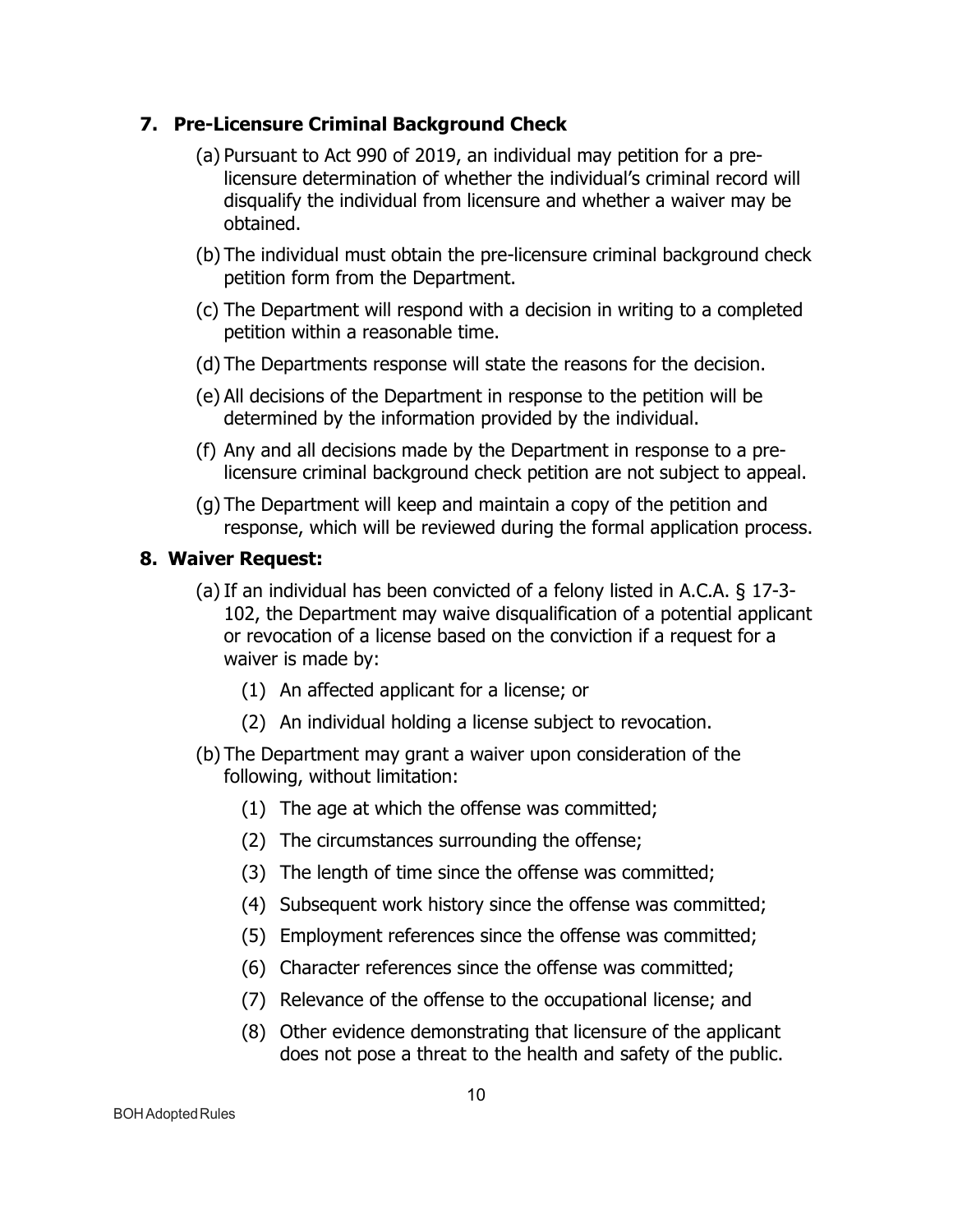- (c) A request for a waiver, if made by an applicant, must be in writing and accompany the completed application and fees. A request for waiver, if made by a licensee, must be in writing.
- (d) The Department will respond with a decision in writing and will state the reasons for the decision.
- (e) Appeals under this section will be subject to the Administrative Procedures Act §25-15-201, et seq.
- **9.** Applicants for licensure are considered who have completed and graduated with a minimum of five (500) in-classroom hours of massage therapy classes, or proof is given of completion of the specific classes and hours taken as required in Arkansas massage schools.
	- (a) Each course must be a passing grade of seventy-five (75) percent of higher.

## **10. Fee Waiver under Act 725 of 2021**

- (a) Pursuant to Act 725 of 2021, an applicant may receive a waiver of the initial licensure fee, if eligible. Eligible applicants are applicants who:
	- (1) Are receiving assistance through the Arkansas, or current state of residence equivalent, Medicaid Program, the Supplemental Nutrition Assistance Program (SNAP), the Special Supplemental Nutrition Program for Women, Infants, and Children (SSNP), the Temporary Assistance for Needy Families Program (TEA), or the Lifeline Assistance Program (LAP);
	- (2) Were approved for unemployment within the last twelve (12) months; or
	- (3) Have an income that does not exceed two hundred percent (200%) of the federal poverty income guidelines.
- (b) Applicants shall provide documentation showing their receipt of benefits from the appropriate State Agency.
	- (1) For Medicaid, SNAP, SSNP, TEA, or LAP, documentation from the Arkansas Department of Human Services (DHS), or current state of residence equivalent agency;
	- (2) For unemployment benefits approval in the last twelve (12) months, the Arkansas Department of Workforce Services, or current state of residence equivalent agency; or
	- (3) For proof of income, copies of all United States Internal Revenue Service Forms indicating applicant's total personal income for the most recent tax year e.g., "W2," "1099," etc.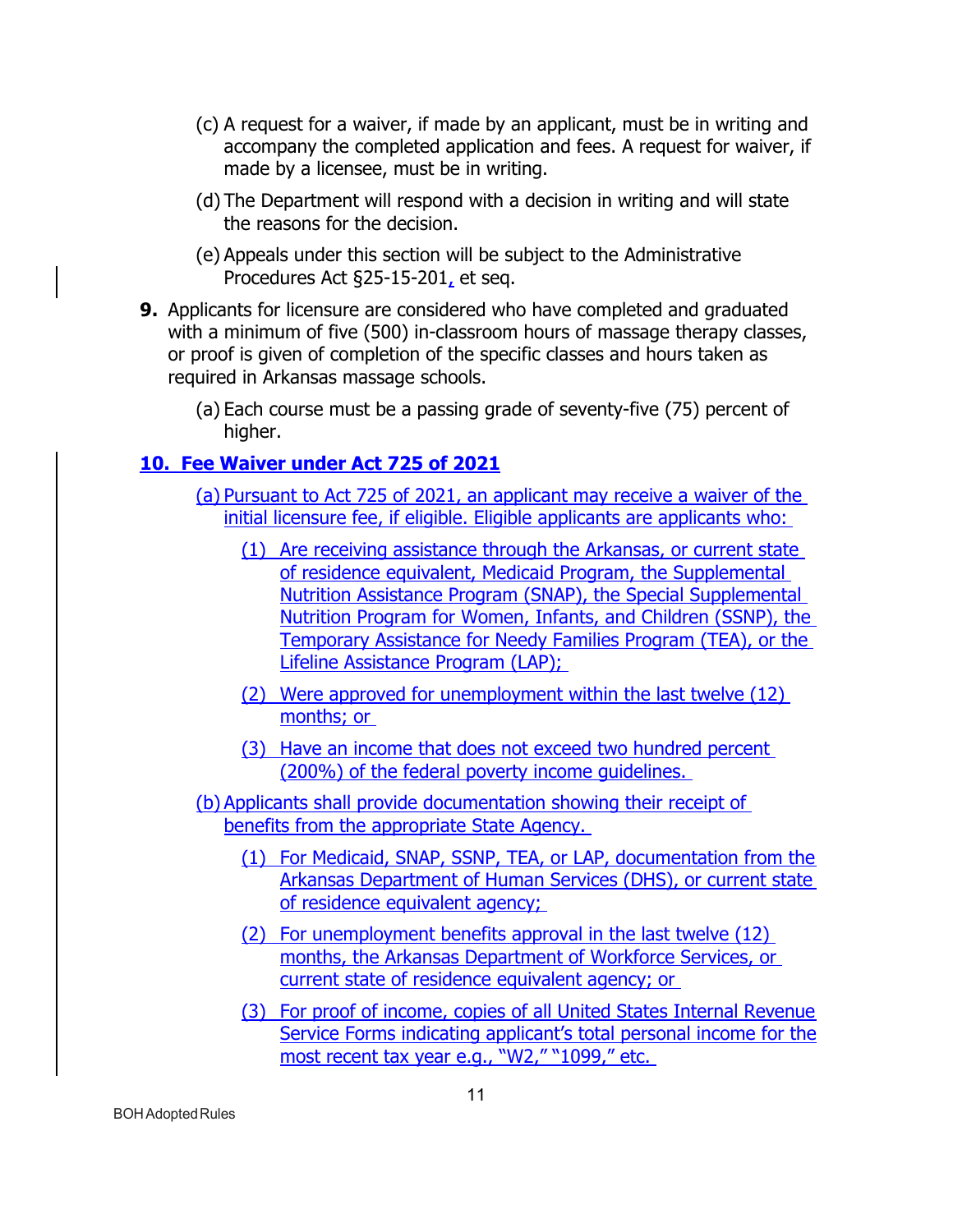(c) Applicants shall attest that the documentation provided under (b) is a true and correct copy and fraudulent or fraudulently obtained documentation shall be grounds for denial or revocation of license.

## **11. Licensure for Massage Therapist through Apprenticeship under the Earn and Learn Act of 2021**

- (a) An applicant for licensure for Massage Therapist under this Rule shall provide satisfactory proof of completion of apprenticeship via official documentation from the apprenticeship program. This documentation may be in the form of a certificate, diploma, or similar official credential, or letter on official program letterhead.
- (b) An applicant for licensure under this Rule shall provide satisfactory documentation that the completed apprenticeship program meets the federal guidelines set out in 29 C.F.R. Part 29, as existing on March 1, 2021, and that the program has been approved by the United States Office of Apprenticeship or the Arkansas Department of Workforce Services.
- (c) An applicant for licensure under this Rule shall meet all the other noneducational requirements for licensure under these Rules, including Section 5.2 and Section 7.
- (d)If an applicant is denied a license for failing to meet the criteria in (a)- (c), the applicant shall be provided the reason for denial in writing.

# **Section 4 Enforcement**

## <span id="page-11-0"></span>**1. Consumer Information:**

- (a) A copy of the most recent inspection sheet shall be posted in a conspicuous area.
- (b) All Massage Therapy schools, Massage Therapy postsecondary schools, Massage therapist licenses, Master massage therapist license and Massage instructor licenses and spa and clinic registration letter shall be conspicuously posted in a designated place in reception areas, outside individual work rooms, or in the clinic area.
- (c) A copy of the online complaint website and phone number for the Arkansas Department of Health Cosmetology and Massage Therapy Section shall be posted in a designated place in reception area, outside individual work rooms, or in the clinic area.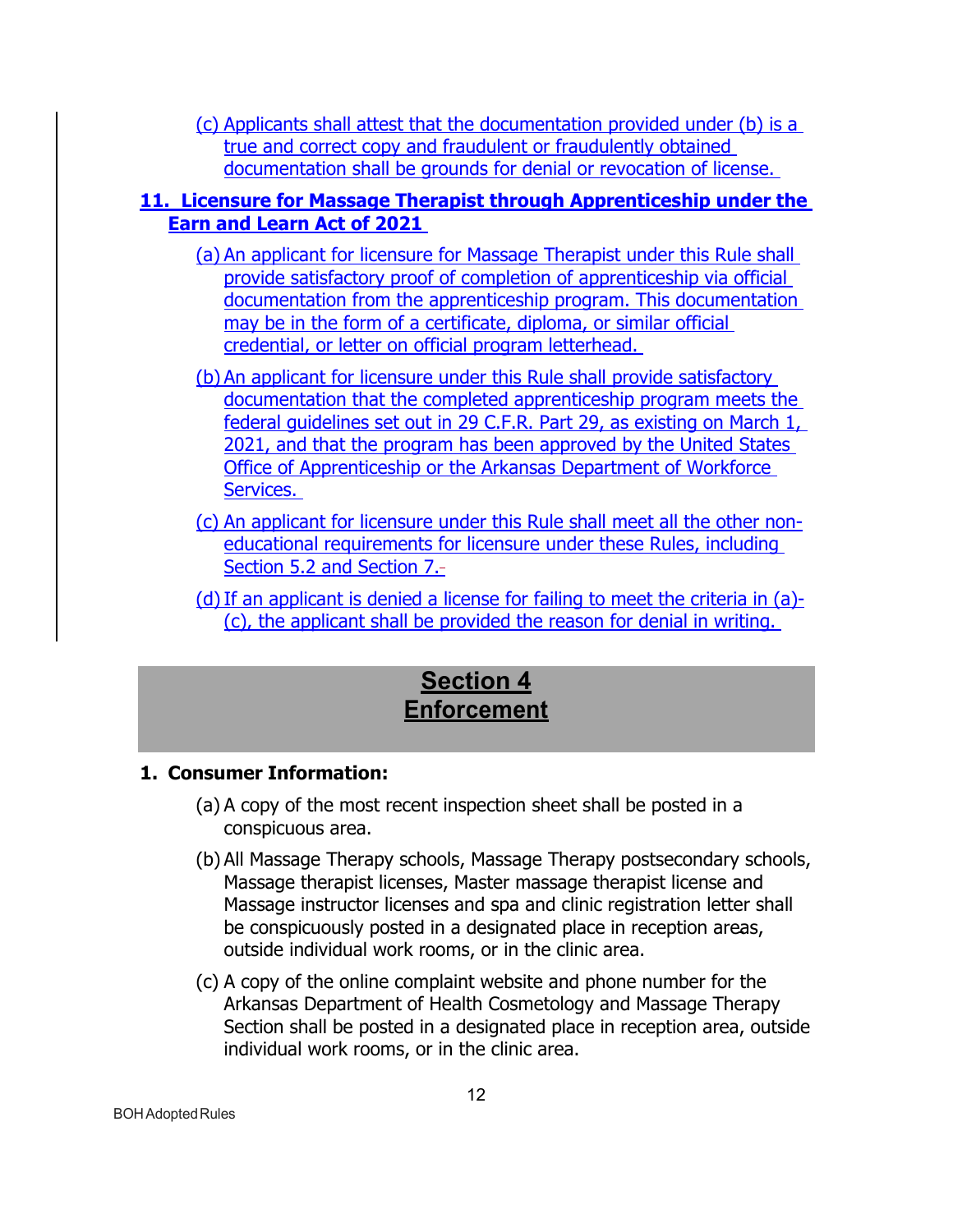## **2. Inspections:**

(a) Initial, routine and complaint inspections are conducted to ensure compliance with the licensing law and rules. Any inspector shall have the authority to enter into and inspect any massage therapy spa, clinic or school at any time during business hours. Massage Therapy spas or clinics are inspected at least annually but not limited to, to ensure compliance with the licensing law and rules promulgated by the Board unless complaints are received by the Department. The inspectors examine licenses; inspect buildings and equipment; report violations of the law or rules; investigate complaints; - and perform initial inspections of new spas, clinics and schools.

## **3. Complaints:**

- (a) Any person may file a complaint against any of the following: a person who practices massage therapy, massage therapy clinic/spa, massage therapy school or postsecondary massage therapy school on any of the grounds for disciplinary action provided in § 17-86-311(a) of the Massage Therapy Act.
- (b) Official complaints must be made in writing within ninety (90) days from the date of infraction.
- (c) Complaints will be investigated by the Department and its staff.
- (d) The Department has the authority to investigate all such written complaints, investigate and refer to the MTTAC any information that comes to their attention constituting reasonable belief that a violation of law or rule has occurred.

## **4. Hearings**

- (a) If findings are made against a licensee, clinic/spa, or massage therapy school or postsecondary massage therapy school, a hearing shall be held by the MTTAC.
	- (1) The MTTAC will hold any necessary hearings at the regular quarterly meetings.
	- (2) Appeals of MTTAC findings may be heard by the State Board of Health.
- (b) For the purpose of adjudicative hearings on complaints, the Department shall comply with the Arkansas Administrative Procedures Act, § 25-15-201 et. seq.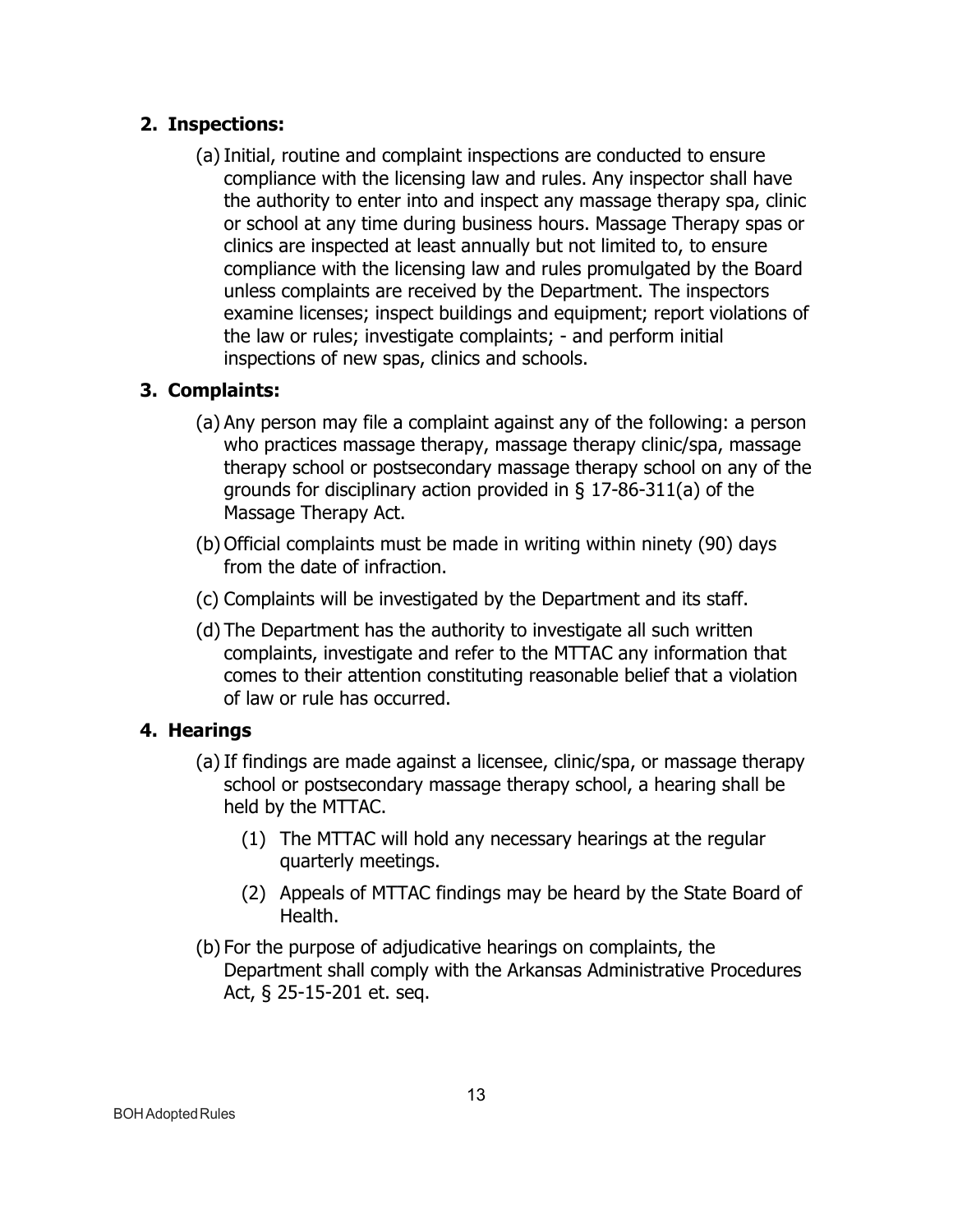# **Section 5 Licensing and Renewals**

- <span id="page-13-0"></span>**1.** The Department may administer an examination of its own preparation as the State licensing examination for Arkansas massage therapists, to be administered at the time and place the Department so designates.
- **2.** The Department will accept any of the following, in lieu of the State licensing examination, provided that the applicant passes a Department examination that verifies their knowledge of the Massage Therapy Act and of these rules that govern the practice of massage therapy in the State:
	- (a) Federation of State Massage Therapy Board Massage and Bodywork Licensing Exam (MBLEx);
	- (b) National Certification Examination for Therapeutic Massage (NCETM); or,
	- (c) National Certification Examinationfor Therapeutic Massage & Bodywork (NCETMB).
- **3.** In the instance of multiple exams, the Department reserves the right to approve additional exams that are equivalent to those listed in Section 5, number 2.
- **4.** The Department may, at its discretion, require a practical examination and may publish guidelines for the examination so that applicants might have insight into what would be expected to be demonstrated.
- **5.** Every massage therapy license, active or inactive, is valid for a period of two (2) years and expires on the licensee's birthday.
	- (a) The licensee must submit the following for renewal of his or her license: a completed license renewal application, payment of the appropriate fees and documented proof of no fewer than eighteen (18) hours of continuing education that have been approved in accordance with Article SixSection 7.
	- (b) A renewal application must be postmarked on or before the first day of the month preceding the month in which the licensee's birthday falls in the biennial renewal year.

Example: Joe's birthday is June 14th and his license expires in 2011. His renewal application must be postmarked on or before May 1, 2011.

(c) A renewal application postmarked after the first day of the month preceding the month in which the licensee's birthday falls shall be

BOHAdoptedRules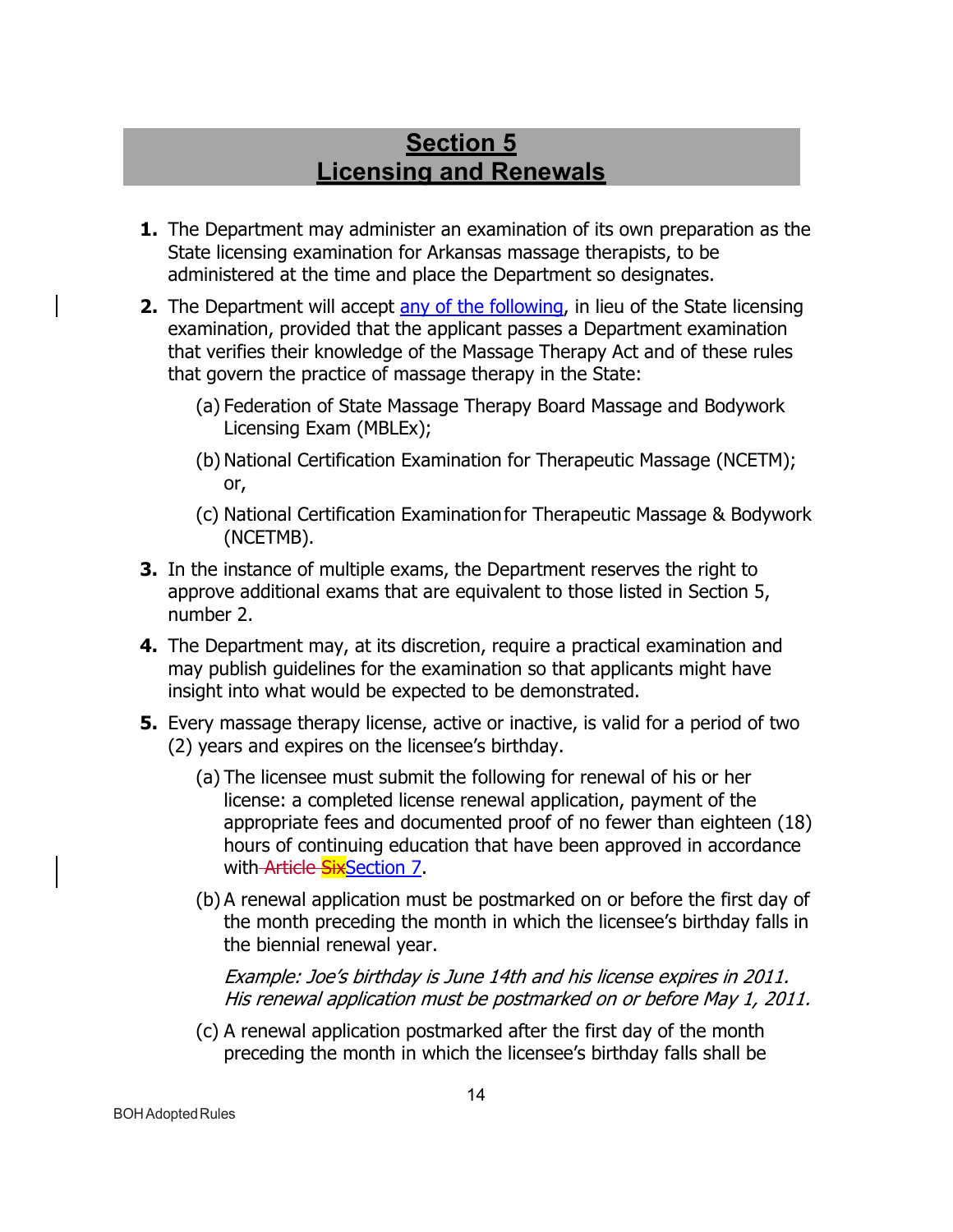charged a late fee of twenty-five dollars (\$25.00) in addition to renewal fees.

- (d) A license is expired if application is postmarked after the birthday of the licensee in the biennial renewal year.
	- (1) Before the Department issues a new license to an applicant with an expired license, the applicant shall:
		- (A)Submit a new application that requires the applicant to meet current requirements; and
		- (B) Successfully complete an examination recognized by the Department of Health.
- **6.** Renewal application forms will be mailed out the first of the month preceding the month they are due.
- **7.** Any individual licensee who is currently not practicing and wishes to place his or her license on the inactive list shall:
	- (a) Submit a renewal application for inactive status every two (2) years, even if remaining inactive;
	- (b) Surrender his or her current license to the Department of Health office;
	- (c) Not practice massage therapy during the time licensee is on the inactive list; and,
	- (d) Not remain on the inactive list for a period to exceed four (4) years without reexamination.
	- (e) An individual who has been placed on the inactive list for fewer than four (4) years and wishes to reactivate licensure shall follow the procedures for license renewal, present satisfactory evidence of completion of continuing education hours for the inactive period and pay all appropriate fees before resuming active practice of massage therapy.
	- (f) An individual who passes the four (4) year time allotment shall be considered to have an expired license and must meet the current requirements for licensure and successfully complete an examination recognized by the Department before resuming active practice of massage therapy.
- **8.** Persons practicing with an expired license may be referred for prosecution or civil action for practicing without a license and penalties of Arkansas Code § 17-86-103 may be applied.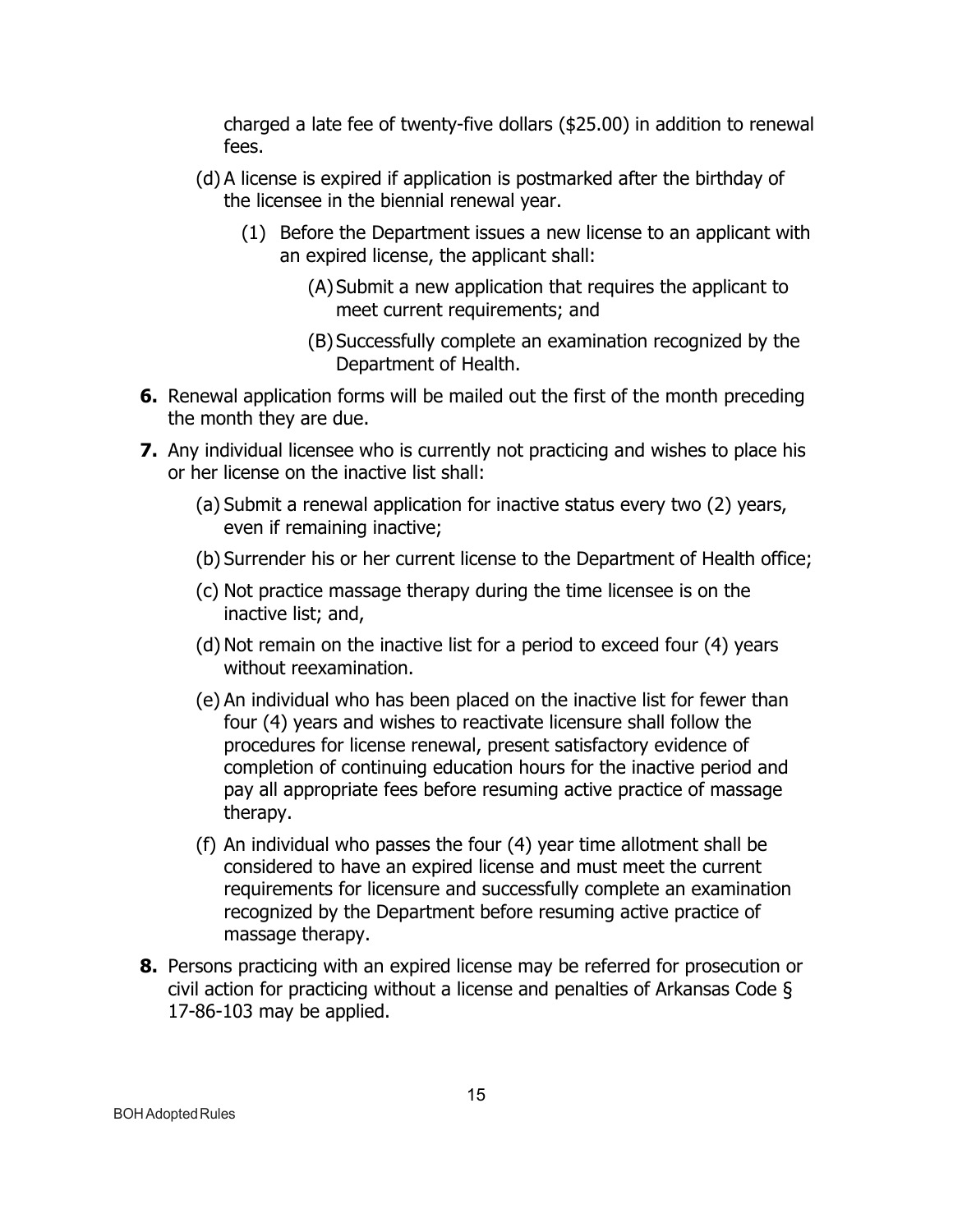# **Section 6 Reciprocity, Temporary Licensure and Military Licensure.**

#### <span id="page-15-0"></span>**1. Reciprocity under Act 1011 of 2019.**

#### (a) Reciprocity

 $(b)(a)$  Required Qualifications for Reciprocity. An applicant applying for reciprocal licensure shall meet the following requirements:

- (1) The applicant shall hold a substantially similar license in another United States jurisdiction.
	- (A)A license from another state is substantially similar to an Arkansas Massage Therapy license if the other state's licensure qualifications require:
		- 1. Completed and graduated with a minimum of five (500) in- classroom hours of massage therapy classes, or proof is given of completion of the specific classes and hours taken as required in Arkansas massage schools as required by Ark. Code Ann. § 17-86-306(e).
	- (B) The applicant shall hold his or her occupational licensure in good standing.
- (2) The applicant shall not have had a license revoked for:

(A)An act of bad faith; or

- (B)A violation of law, rule, or ethics;
- (3) The applicant shall not hold a suspended or probationary license in a United States jurisdiction;
- (4) The applicant shall be sufficiently competent in the Massage Therapy and pass a licensing exam comparable to Section 5, Rule  $2(a)-(c)$ , A, B or C and pass the Arkansas Massage Therapy Law examination.
- $\left(\frac{c}{b}\right)$  Required documentation. An applicant shall submit a fullyexecuted application, the required fee, and the documentation described below.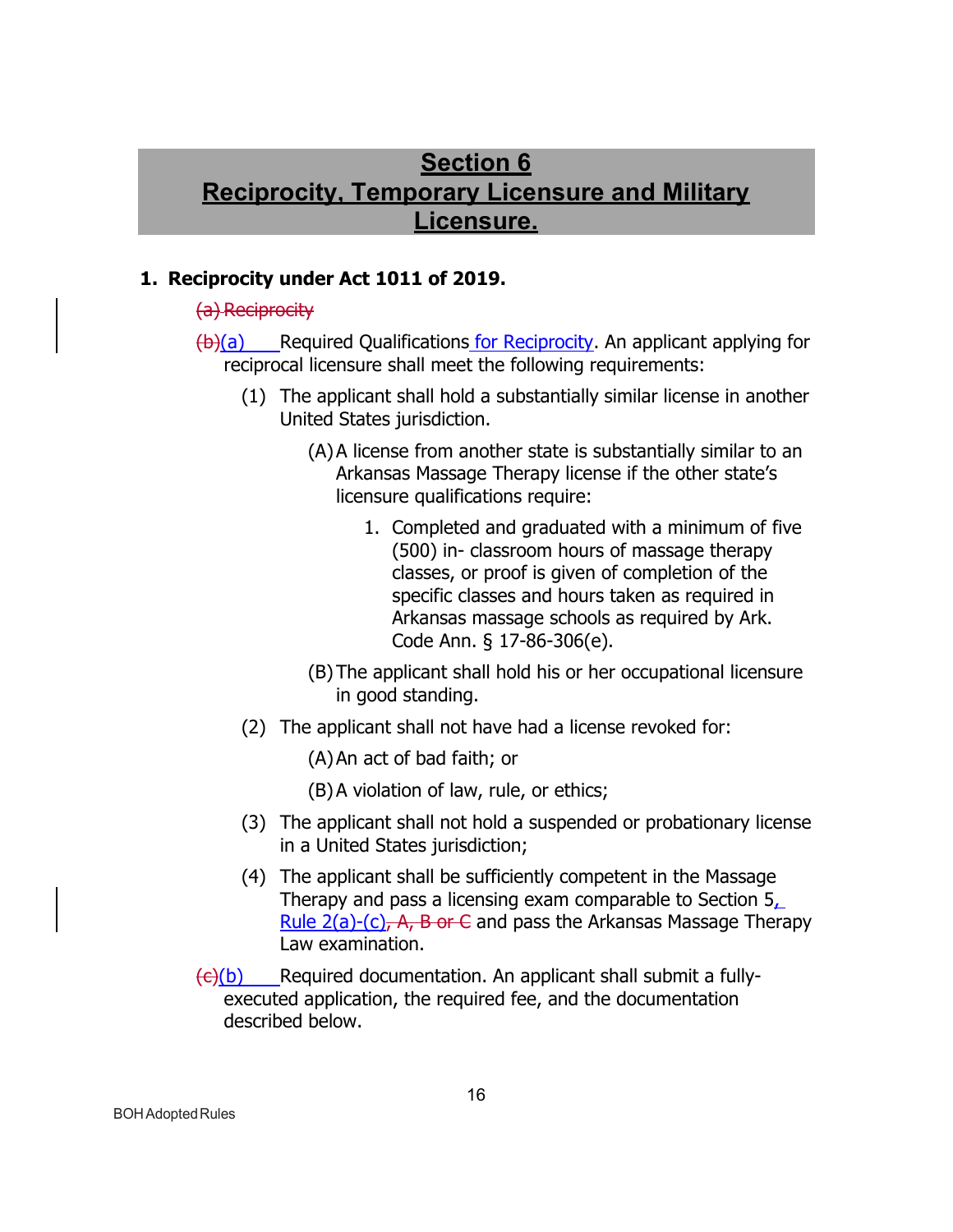- (1) As evidence that the applicant's license from another jurisdiction is substantially similar to Arkansas, the applicant shall submit the following information:
	- (A)Evidence of current and active licensure in that state. The Department may verify this information online if the jurisdiction that issue provides primary source verification on its website and;
	- (B) Evidence that the other state's licensure requirements match those listed in Section 6, Rule  $1(a)(1)(A)$ . (A) (i)  $(a)$  The Department may verify this information online if the jurisdiction that issue provides primary source verification on its website.
- (2) To demonstrate that the applicant meets the requirements in  $\frac{1}{1}$ .  $(A)$  (i) (b) through (d)Section 6, Rule  $1(a)(2)-(4)$ , the applicant shall provide the Department with:
	- (A)The names of all states in which the applicant is currently licensed or has been previously licensed;
	- (B) Letters of good standing or other information from each state in which the applicant is currently or has ever been licensed showing that the applicant has not had his license revoked for the reasons listed in Section 6, Rule  $1(a)(2)(A)$  (i) (c) and does not hold a license on suspended or probationary status as described in Section  $6,$  Rule  $1(a)(3)1.$  (A) (i) (d) The Department may verify this information online if the jurisdiction that issue provides primary source verification on its website.
- (3) As evidence that the applicant is sufficiently competent in the field of Massage Therapy, an applicant shall:
	- $(A)$  Pass a licensing exam comparable to **Section 5, Rule 2(a)-** $(c)$  Section 5, A, B or C and pass the Arkansas Massage Therapy Law examination.
	- (B) Submit three (3) letters of recommendation from former employers. former educators, or clients.
- (4) Documents required to show compliance with least restrictive Requirements:
	- (A)A valid photo identification or driver's license, or both; and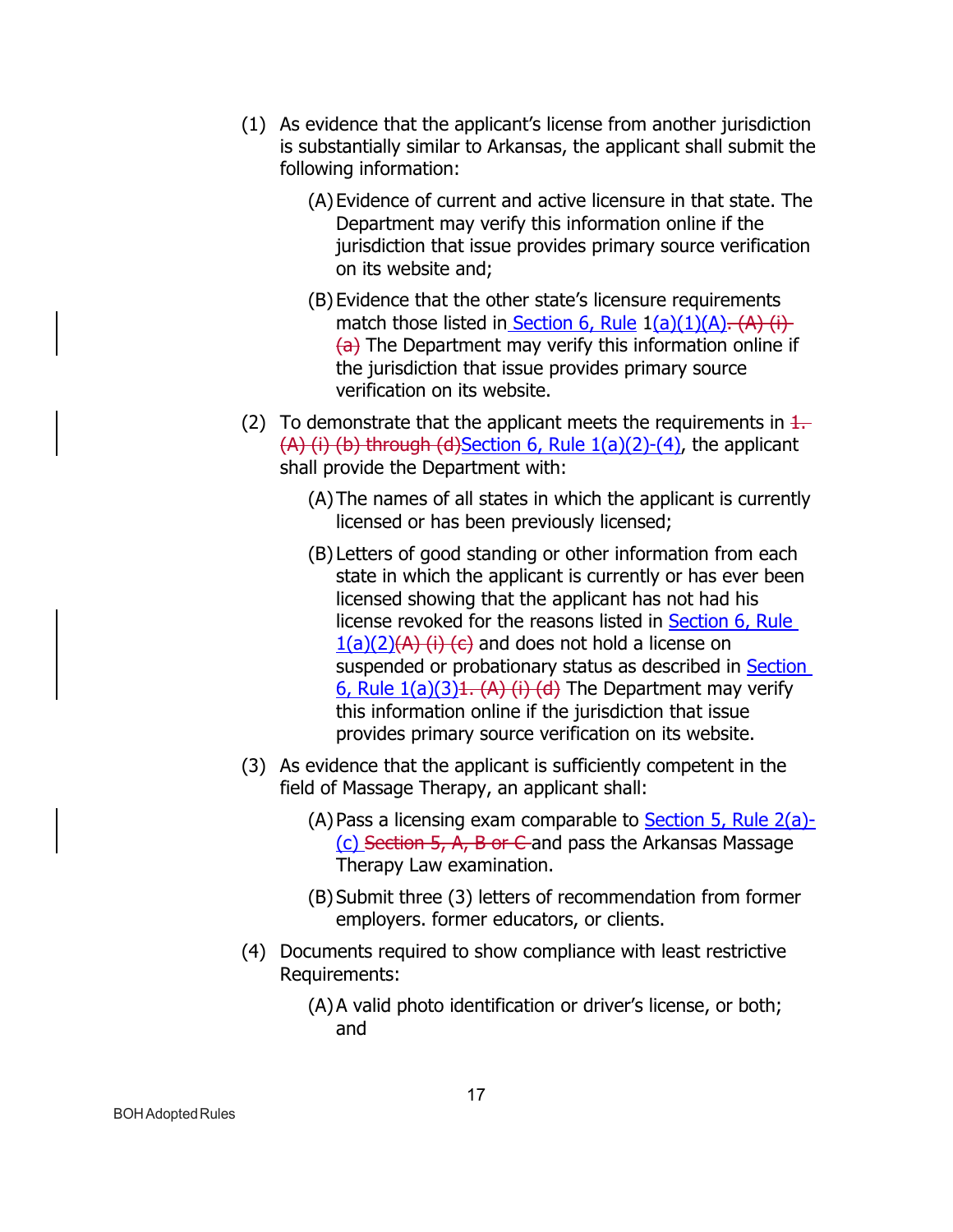- (B)A social security card issued in the same name as the applicant or licensee.
- (C)Present a high school diploma, Certificate of General Educational Development, or college transcript and credentials issued by a department-accepted massage therapy school or a like institution with no less than five hundred (500) in-classroom hours of instruction.
- (D)An applicant shall have the massage therapy school submit the transcript directly to the department office.
	- 1. If the applicant's transcript is not obtainable from the original school, the applicant shall submit a statement to explain why it may not be obtained.
	- 2. Other documentation of credentials may be submitted and accepted for licensure at
- (E) Furnish to the department satisfactory proof of passing an examination recognized and approved by the department;

## (5)

- (A)An out-of-state applicant holding a current massage therapy license issued by another state and after receiving an Arkansas massage therapy license may apply for an upgrade to master massage therapist or massage therapy instructor by providing appropriate continuing education credits and experience gained before Arkansas licensure for department approval.
- (B)An upgrade request shall be made by submitting a complete application package and paying the fees required by this chapter.

## **2. Temporary License**

- (a) The Department shall issue a temporary license immediately upon receipt of the application, the required fee, and the documentation required under Section 6, Rule 2(b) and (c).
- (b) The temporary license shall be effective for 90 days, unless the Department determines that the applicant does not meet the requirements in Reciprocity sections Section 6, Rule  $1(b)(1)-(4)(A)$ ,  $(B)$ , (C), and (D) in which case the temporary license shall be immediately revoked.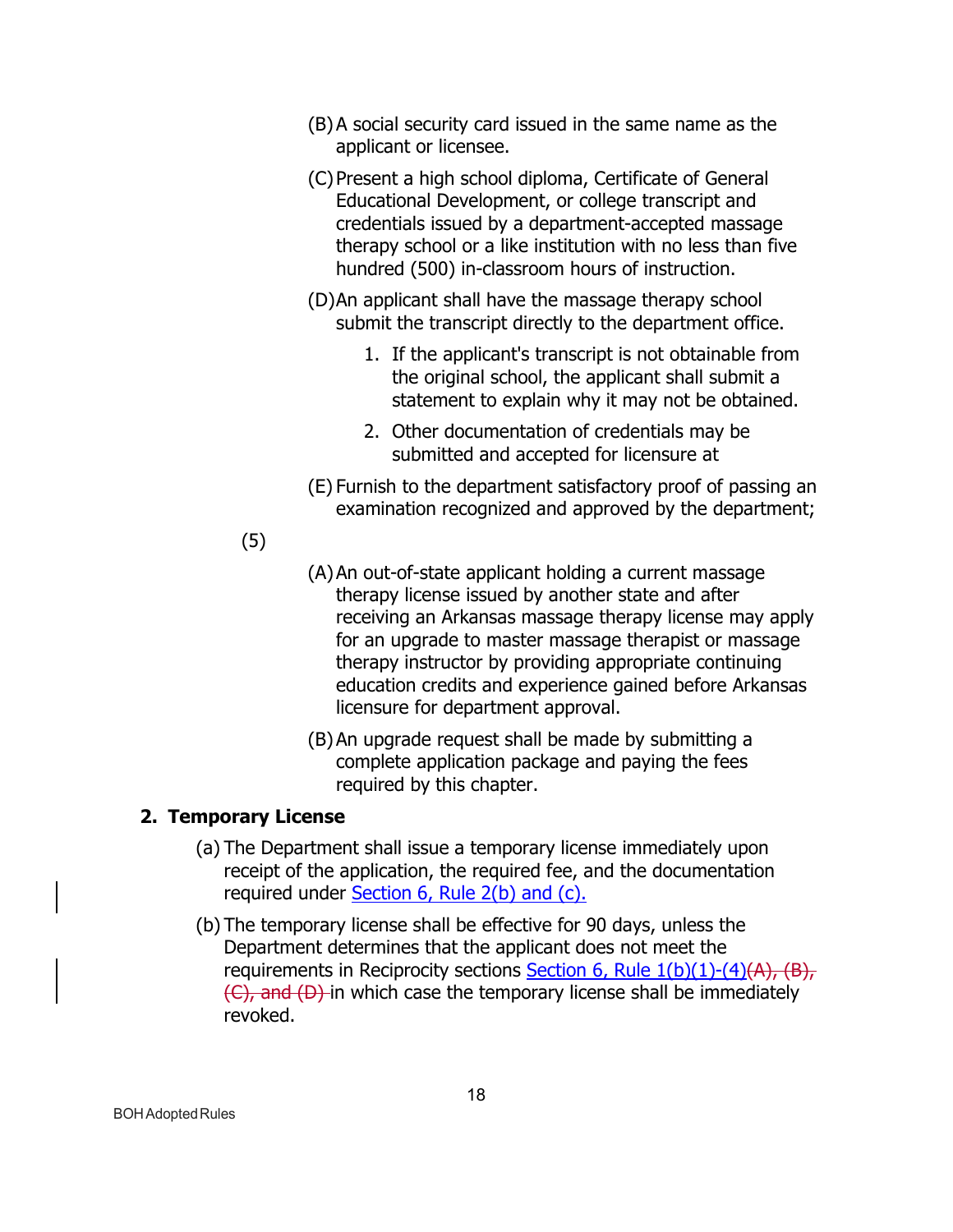(c) An applicant may provide the rest of the documentation required above in order to receive a license, or the applicant may only provide the information necessary for the issuance of a temporary license.

#### **3. License for person from state that doesn't license profession pursuant to Act 1011 of 2019.**

- (a) Required Qualifications. An applicant from a state that does not license Massage Therapy shall meet the following requirements:
	- (1) The applicant shall be sufficiently competent in Massage Therapy;
	- (2) Pass a licensing exam comparable to Section 5, A, B or C and pass the Arkansas Massage Therapy Law examination; and,
	- (3) Submit three (3) letters of recommendation from former employers. former educators, or clients.
- (b) Required documentation. An applicant shall submit a fully-executed application, the required fee, and the documentation described below.
	- (1) As evidence that the applicant is sufficiently competent in the field of Massage Therapy an applicant shall:
		- (A) Pass a licensing exam comparable to Section Section 5, Rule  $2(a)-(c)5$ , A, B or C and pass the Arkansas Massage Therapy Law examination; and,
		- (B) Submit three (3) letters of recommendation from former employers. former educators, or clients.
	- (2) A valid photo identification or driver's license, or both $\frac{1}{2}$  and.
	- (3) A social security card issued in the same name as the applicant or licensee.
	- (4) Present a high school diploma, Certificate of General Educational Development, or college transcript and credentials issued by a department- accepted massage therapy school or a like institution with no less than five hundred (500) in-classroom hours of instruction.
	- (5) An applicant shall have the massage therapy school submit the transcript directly to the department office.
		- (A)If the applicant's transcript is not obtainable from the original school, the applicant shall submit a statement to explain why it may not be obtained.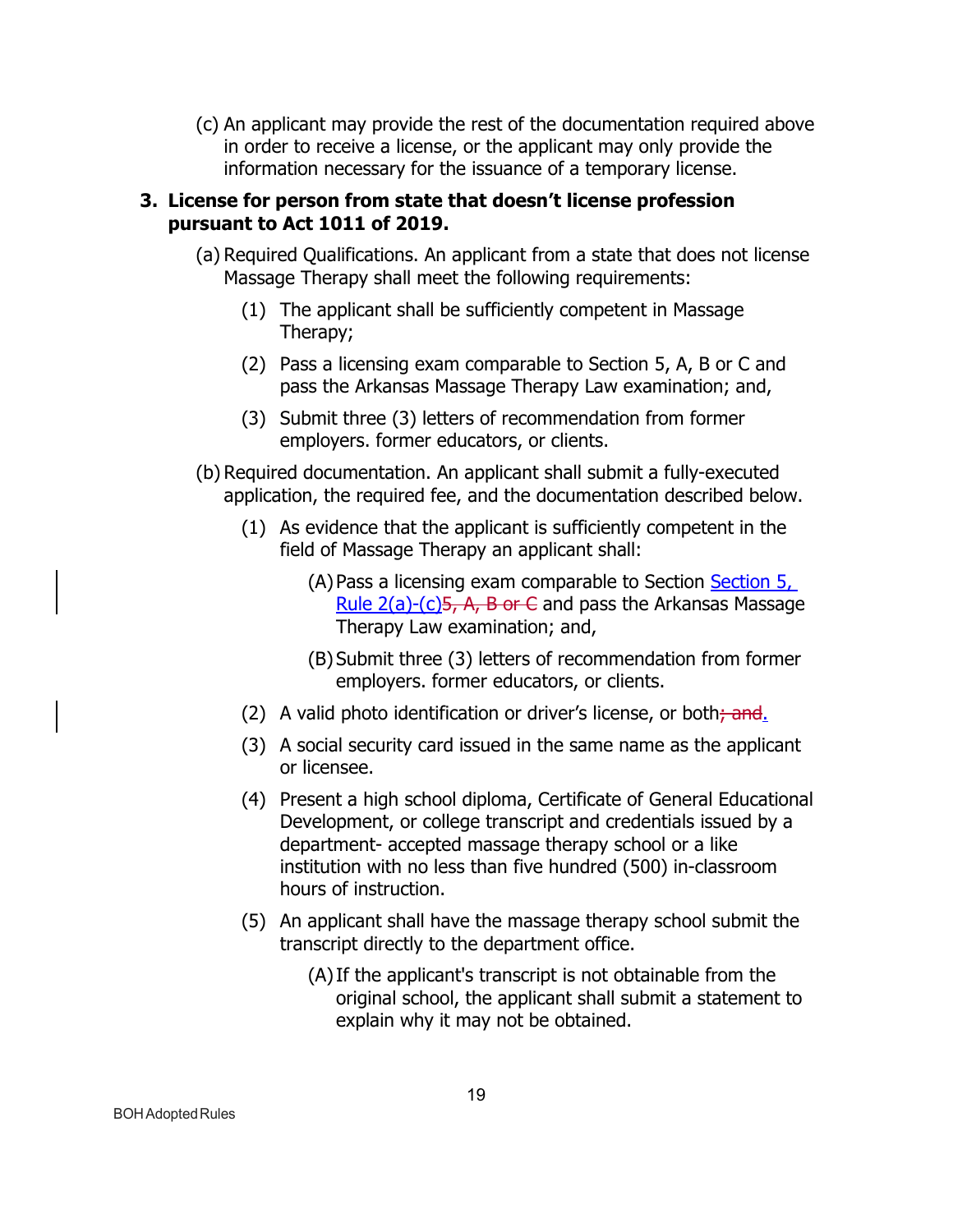- (B) Other documentation of credentials may be submitted and accepted for licensure at
- (6) Furnish to the department satisfactory proof of passing an examination recognized and approved by the department. $\div$

## **4. Reciprocity and state-specific education pursuant to Act 1011 of 2019.**

- (a) The Department shall require an applicant to take no less than five hundred (500) in-classroom hours of instruction department-accepted massage therapy school or a like institution if the applicant is licensed in another state that does not offer reciprocity to Arkansas residents that is similar to reciprocity provided to out-of-state applicants in A.C.A. § 17-1-108.
- (b) Reciprocity in another state will be considered similar to reciprocity under A.C.A. § 17-1-108 if the reciprocity provisions in the other state:
	- (1) Provides the least restrictive path to licensure for Arkansas applicants;
	- (2) Do not require Arkansas applicants to participate in the apprenticeship, education, or training required as a prerequisite to licensure of a new professional in that state, except that the state may require Arkansas applicants to participate in continuing education or training that is required for all professionals in that state to maintain the licensure; and,
	- (3) Do not require Arkansas applicants to take a state-specific education unless required to do so under the same conditions described in A.C.A. § 17-1-108.

## **1. Military licensure under Act 820 of 2019**

(A) As used in this subsection, "returning military veteran" means a former member of the United States Armed Forces who was discharged from active duty under circumstances other than dishonorable.

(B) As used in this subsection "automatic licensure" means granting the occupational licensure without an individual having met occupational licensure requirements provided under this title or by the rules of the occupational licensing entity.

(C) The Department shall grant automatic licensure to an individual who holds a substantially equivalent license in another U.S. jurisdiction and is: 1. An active duty military service member stationed in the State of Arkansas;

2. A returning military veteran applying for licensure within one (1) year of his or her discharge from active duty; or

3. The spouse of a person under (B)1 or 2 above.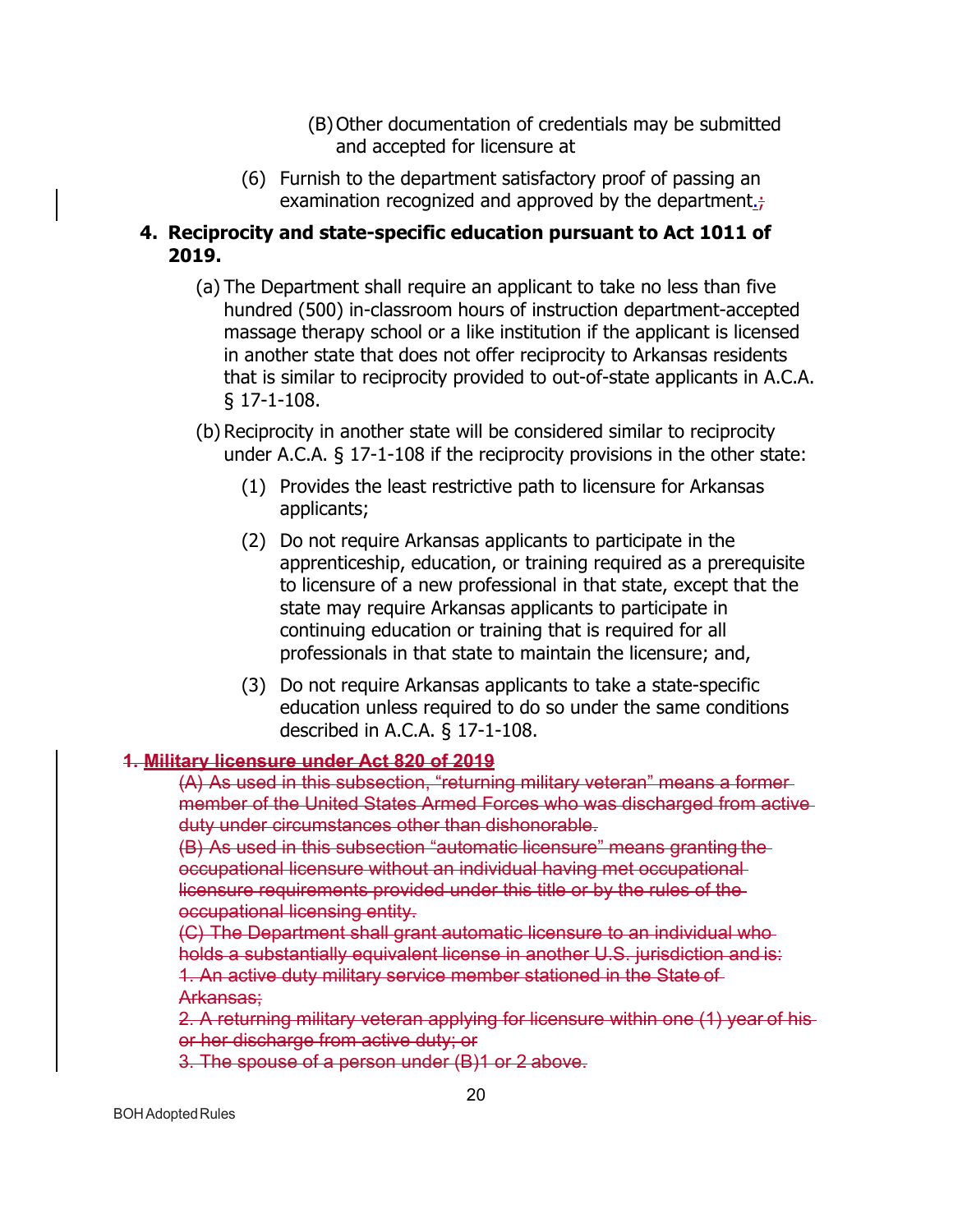C. The Department shall grant such automatic licensure upon receipt of all the below:

1. Payment of the initial licensure fee;

2. Evidence that the individual holds a substantially equivalent license in another state; and

3. Evidence that the applicant is a qualified applicant under Section B.

## **5. Occupational Licensing of Uniform Service Members, Veterans and Spouses under Act 135 of 2021**

(a) This Rule applies to a:

- (1) uniformed service member stationed in the State of Arkansas;
- (2) uniformed service veteran who resides in or establishes residency in the State of Arkansas; or,
- (3) the spouse of Section 6, Rule  $5(a)(1)$  or (2) including a:
	- (A)uniformed service member who is assigned a tour of duty that excludes the spouse from accompanying the uniformed service member and the spouse relocates to Arkansas; or,
	- (B) uniformed service member who is killed or succumbs to his or her injuries or illness in the line of duty if the spouse establishes residency in Arkansas.
- (b) Automatic licensure shall be granted to persons listed in Section 6, Rule 5(a) if:
	- (1) The person is a holder in good standing of occupational licensure with similar scope of practice issued by another state, territory, or district of the United States; and,

(2) The person pays the licensure fee in Section 5.

- (c) Credit toward initial licensure Relevant and applicable uniformed service education, training, or service-issued credential shall be accepted toward initial licensure for a uniformed service member or a uniformed service veteran who makes an application within one (1) year of his or her discharge from uniformed service
- (d) Expiration Dates A license expiration date shall be extended for a deployed uniformed service member or spouse for one hundred eighty (180) days following the date of the uniformed service member's return from deployment.
- (e) Continuing Education A uniformed service member or spouse shall be exempt from continuing education requirements in Section 7 for one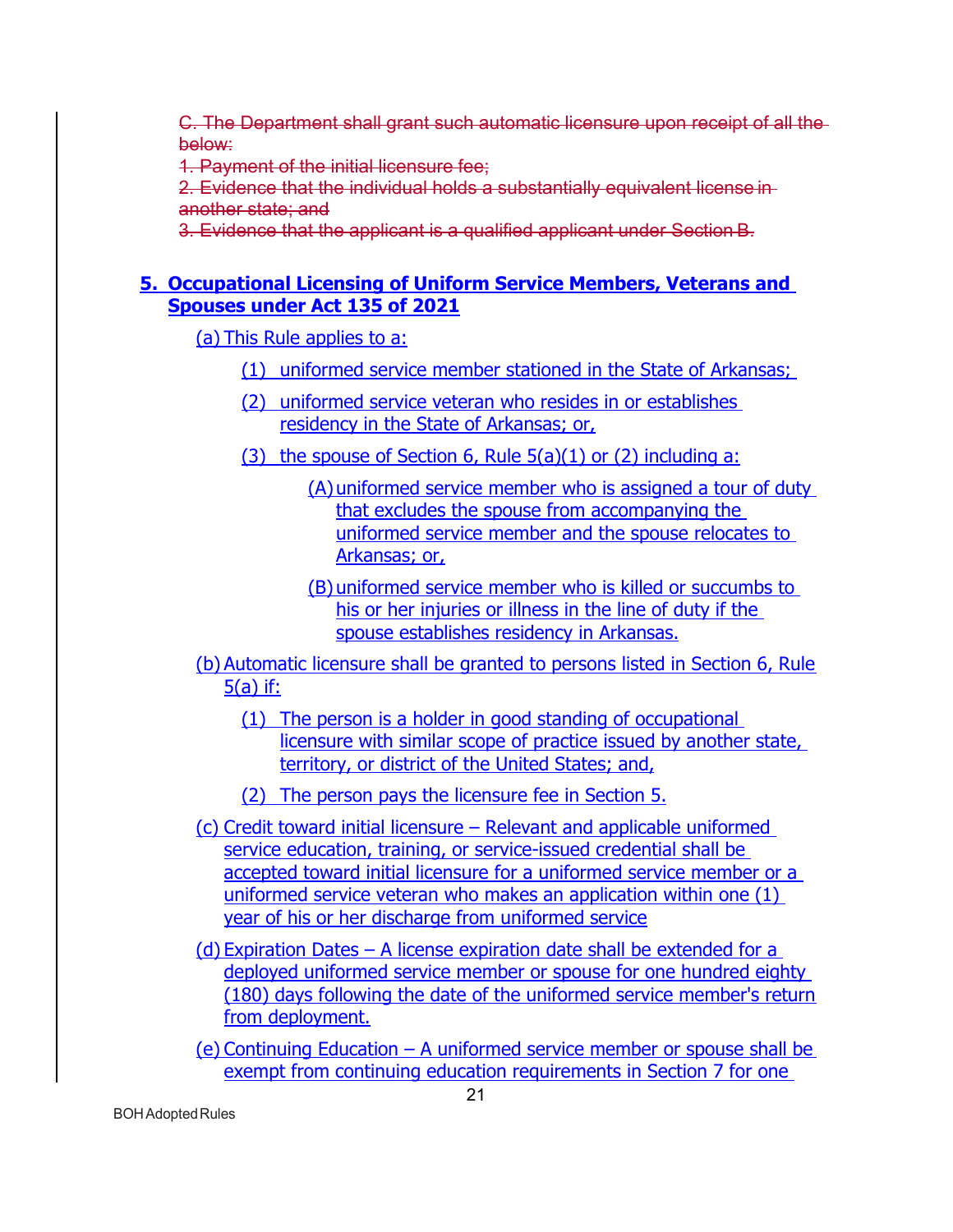hundred eighty (180) days following the date of the uniformed service member's return from deployment.

(f) Any uniformed service member or spouse exercising the exemption shall provide evidence of completion of continuing education evidence of before renewal or grant of a subsequent license.

# **Section 7 Continuing Education**

- <span id="page-21-0"></span>**1.** All courses for continuing education must fall within the scope of practice of massage therapy. Courses, demonstrations and workshops offered within the State of Arkansas must be submitted to the Department for prior approval for continuing education credits unless approved by NCBTMB, AMTA, or ABMP.
- **2.** For the purpose of renewing or upgrading a license, credits may be approved for courses that are:
	- (a) Pre-approved by the Department; or
	- (b) Officially transcribed courses from a U.S. Department of Education approved and accredited postsecondary institution completed with a passing grade in anatomy, physiology, kinesiology, biomechanics, pathology, medical terminology or other related courses within the scope of practice of massage therapy; orc. Out of state continuing education courses that fall within the scope of practice of massage therapy that are approved by NCBTMB, AMTA, or ABMP.
	- (c) Courses falling outside above guidelines may be submitted for consideration.
- **3.** Home study and online courses may be approved by the Department providing all the following criteria are met:
	- (a) The course is pre-approved by the Department, NCBTMB, AMTA, or ABMP. The course must fall within the scope of practice of massage therapy.
	- (b) The course content cannot be in a hands-on subject matter.
	- $(c)$  The course or courses cannot comprise more than six  $(6)$  of the total eighteen (18) continuing education hours needed for biannual renewal and cannot be repeated for renewal or upgrade purposes.
		- (1) During a statewide state of disaster emergency related to public health, as declared by the Governor in accordance with Ark. Code Ann. §12-75-107, the MTTAC may, upon motion and vote,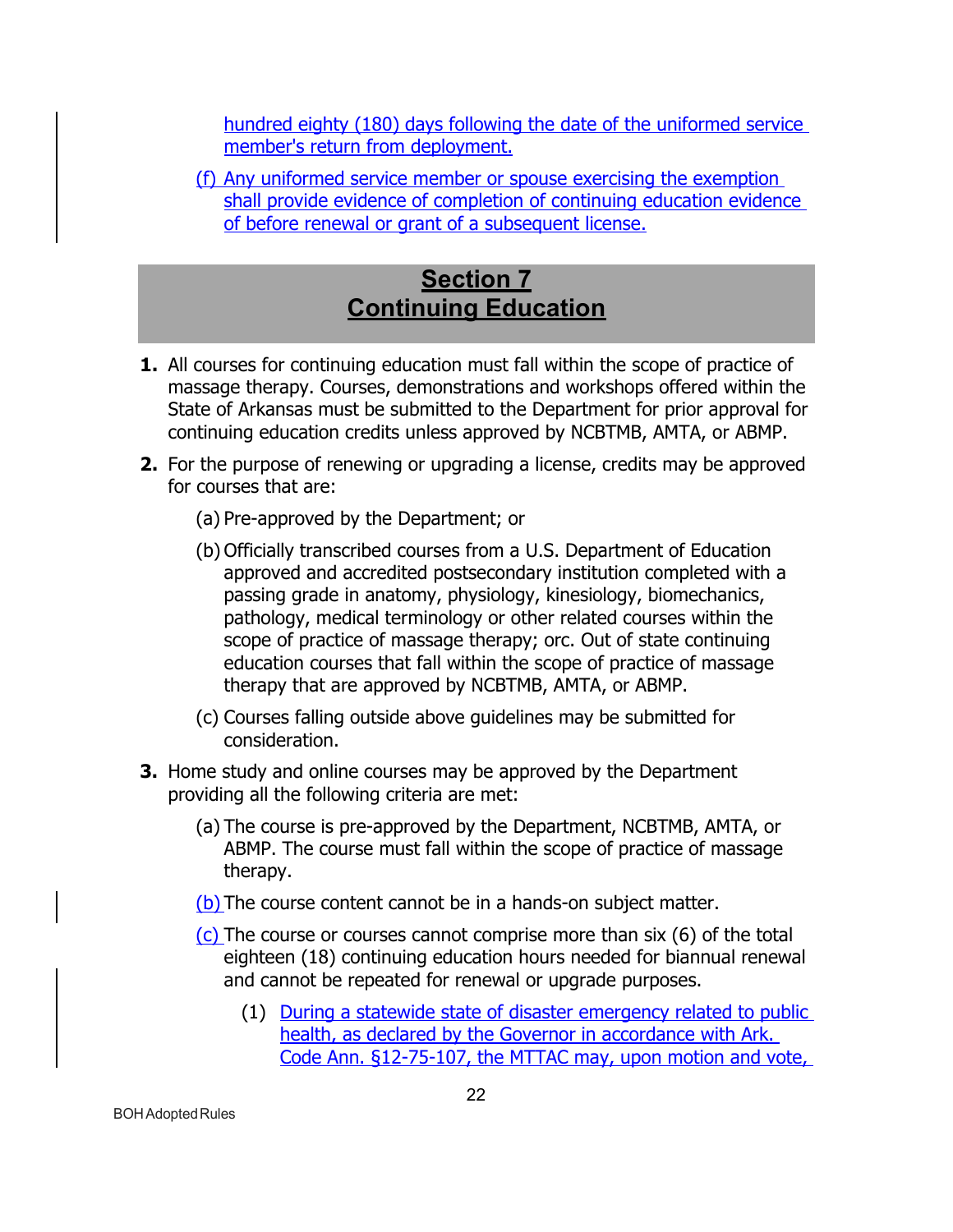temporarily suspend the requirement that no more than six (6) of the total eighteen (18) continuing education hours needed for biannual renewal be home study or online courses until such time that MTTAC determines the suspension be terminated or the statewide state of emergency has terminated or ended in accordance with Ark. Code Ann. §12-75-107.

#### **4.**

- (a) Each course requesting Department approval must present all required information on the forms prescribed by the Department with appropriate fees.
- (b) Courses must be relevant to the field of massage therapy as defined in Section 2 of these rules;
- (c) Courses must have the following:
	- (1) Proposed title;
	- (2) Schedule of course;
	- (3) Learning outcomes;
	- (4) Session description;
	- (5) Relevance of course;
	- (6) Program content/time frame;
	- (7) Teaching strategies; and,
	- (8) Learning environment.
- (d) Courses must be instructed by a person who meets one of the following:
	- (1) Has completed specialized related training:
		- (A) For every one hour of CE to be taught the instructor must have 5 hours of specialized related training.
		- (B) The Department may give credit for extensive experience teaching the course, related courses, or years employed in the field.
	- (2) Has obtained instructor credentials specific to the practice.
	- (3) Has discovered and/or developed massage techniques and has a minimum of two (2) years practical experience related to the subject.
	- (4) Meets at least two (2) of the following criteria: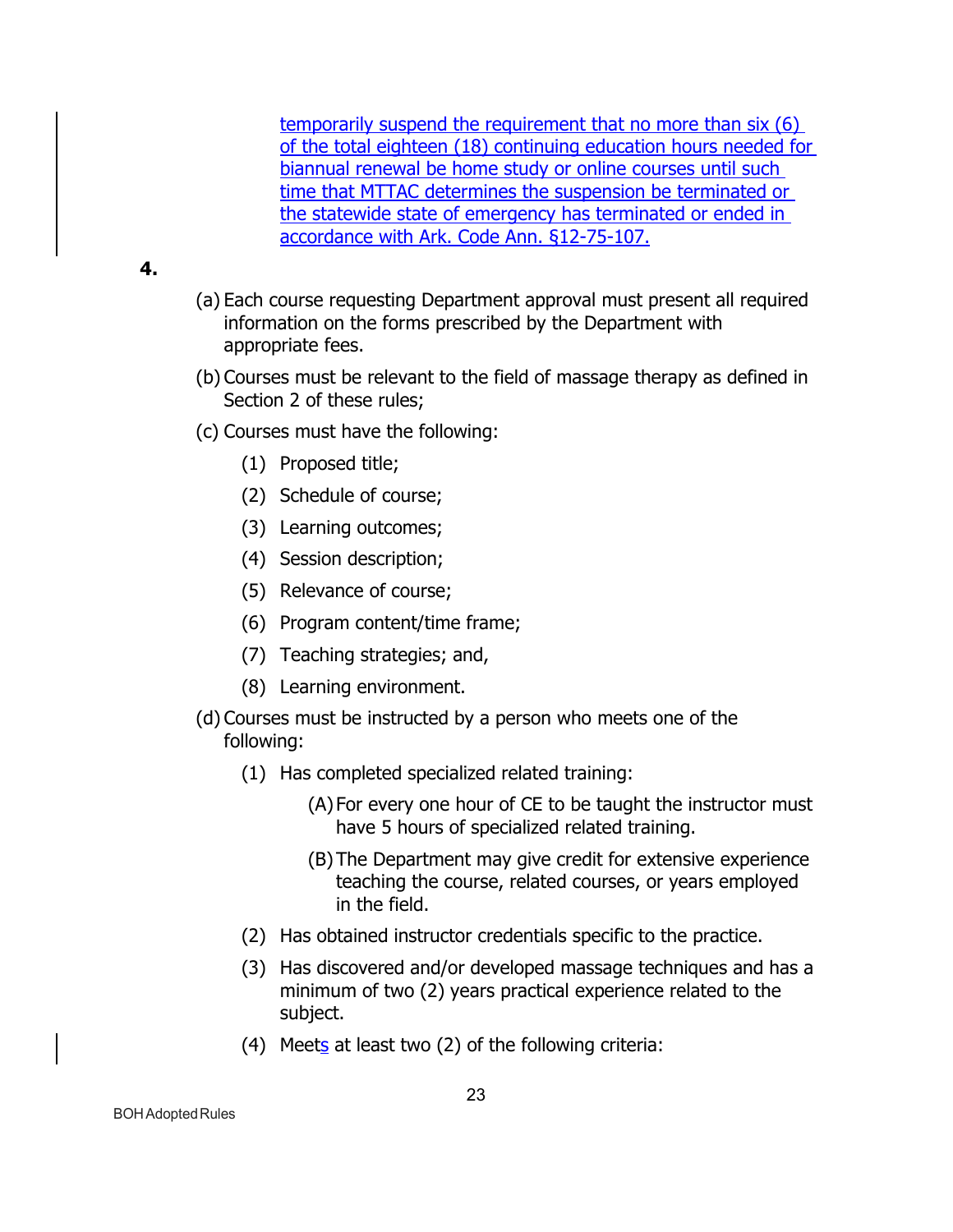- (A)Holds a current Arkansas massage therapist license;
- (B)Graduated from a massage therapy school or postsecondary massage therapy school approved by the Department or a school with a comparable curriculum;
- (C)Holds a minimum of a bachelor's degree with a major in a subject related to the content of the program offered; or,
- (D)Presents to the Department evidence of a substantial amount of education, training, and knowledge sufficient, in the discretion of the Department, to qualify their expertise in the field.
- **5.** Pre-approved continuing education providers must comply with the following rules:
	- (a) retain an attendance record of participants with copies of course materials for at least three (3) years following the conclusion of the course;
	- (b) furnish each participant with a certificate of attendance or transcript verifying the participant's successful program completion;
		- (1) The certificate shall not be issued until completion of the course.
		- (2) The certificate must contain the participant's name, instructor's name and signature, title of the course, dates the course was given, Department approval number, and number of credit hours earned.
	- (c) submit course revisions to the Department for approval:
		- (1) Course Revisions are defined as changes to the following:
			- (A)Proposed title;
			- (B) Schedule of course;
			- (C) Learning outcomes;
			- (D)Relevance of course;
			- (E) Program content/time frame;
			- (F) Teaching strategies; and,
			- (G)Learning environment.
		- (2) Course revisions affecting less than ten (10) percent of the currently approved content may be approved by the Department.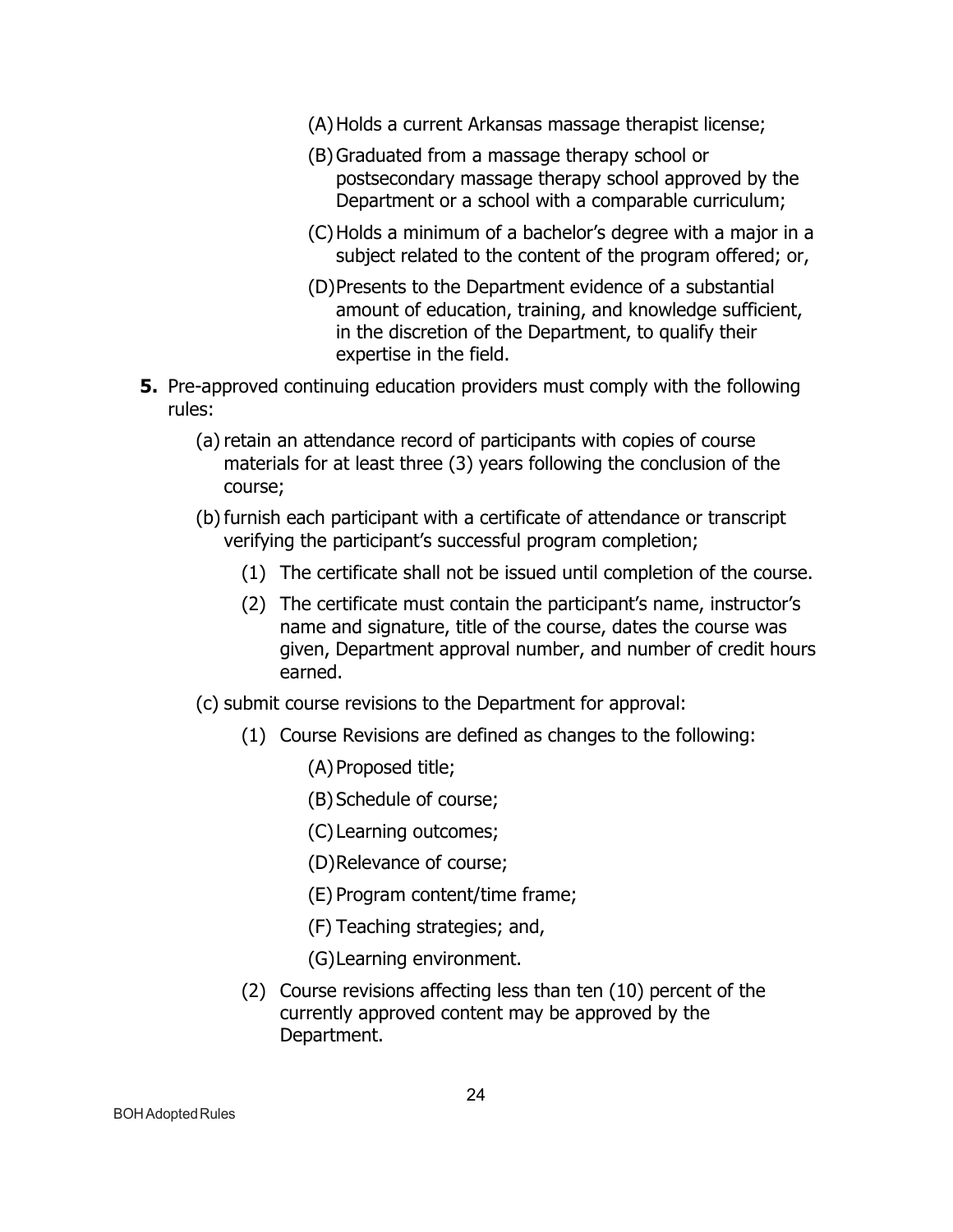- (3) Course revisions exceeding ten (10) percent of the currently approved content may be approved by the Massage Therapy Technical Advisory Committee.
- (d) One (1) hour of continuing education credit is defined as no less than fifty (50) minutes of uninterrupted in-classroom learning, practical demonstration, or practice of the technique in the presence of the instructor.
- (e) Presenters/moderators/instructors of courses may not receive credit for the courses they present.
- (f) The Department retains the right to review programs given by the provider; and may rescind provider status or reject individual programs given by provider if the provider has:
	- (1) Disseminated any false or misleading information in connection with the continuing education program; or
	- (2) Failed to conform to and comply with the written agreement and rules of the Department;
	- (3) Failed to meet ethical standards; or
	- (4) Is not providing consistent quality educational benefits to participants.
- (g) A written notice to rescind approval for continuing education courses will be sent to the course approval applicant and any person(s) approved to instruct the course.
	- (1) Instructors may request hearing of a decision to rescind approval for continuing education course(s).
	- (2) The hearing shall be conducted according to Article FourSection 4 of these rules and the Arkansas Administrative Procedures Act, § 25-15-201, et seq.
- **6.** Officially transcribed courses from a U.S. Department of Education approved and accredited postsecondary institution completed with a passing grade may be accepted at the rate of three (3) college-credit hours to equal forty (40) clock-hours of education.
- **7.** For the purpose of upgrading a license, classes that repeat any of the applicant's specific entry-level five hundred (500) hour coursework will not be accepted.
- **8.** For the purpose of upgrading a license, duplicated continuing education courses do not apply toward required hours for the upgrade.

BOHAdoptedRules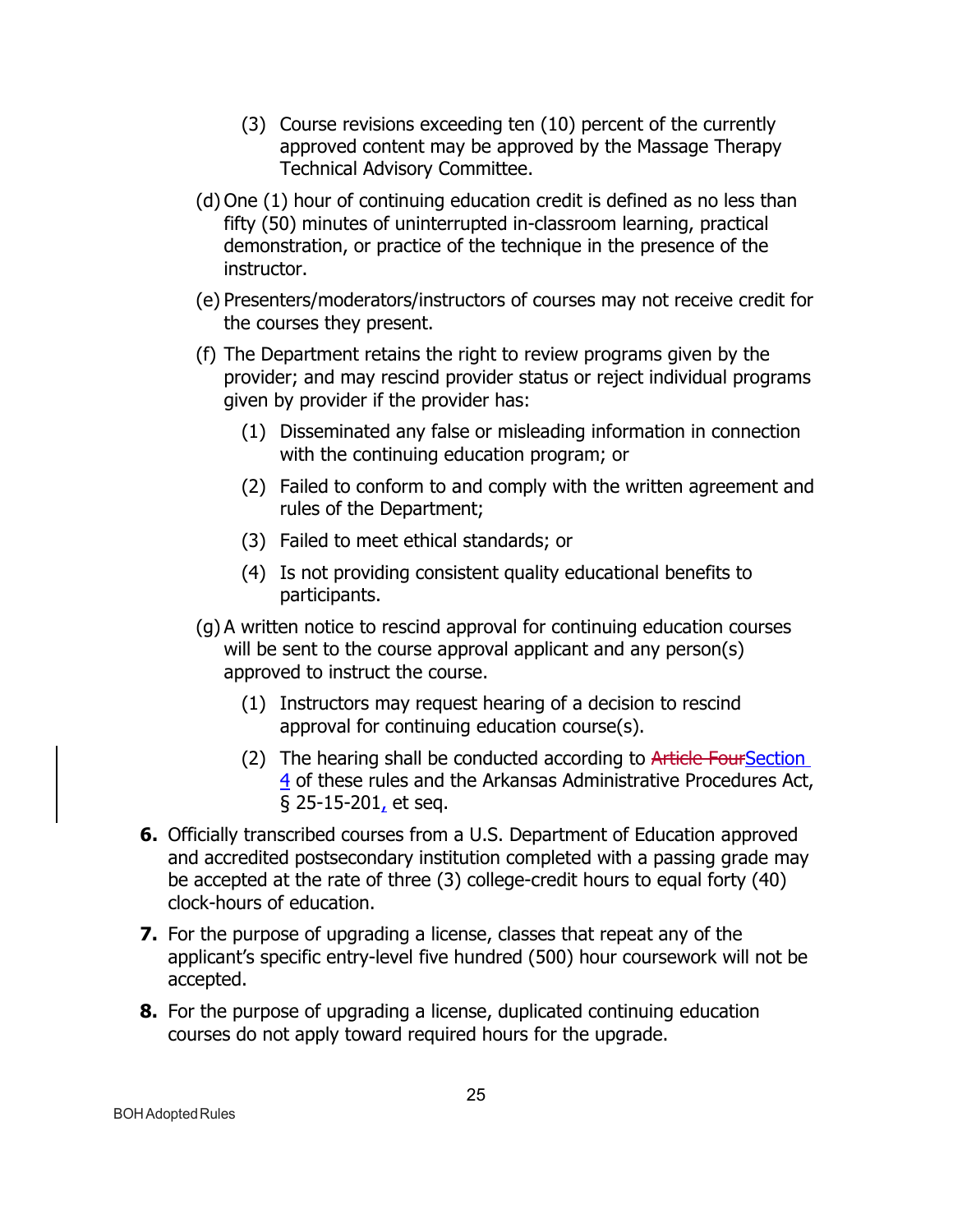- **9.** The Department shall audit five to ten percent of randomly-selected, active license renewals, for compliance with continuing education requirements annually.
	- (a) Licensees who receive an audit form shall submit all appropriate documentation to substantiate compliance with the Department's continuing education requirements within thirty days of receipt.
	- (b) Each licensed massage therapist shall maintain records of continuing education for a period of (3) years from the date of attendance.

## **Section 8 Massage Clinics**

- <span id="page-25-0"></span>**1.** With the exception of treatments that are given at the location of a client, or treatments given at a temporary location lasting not more than 14 days such as a trade show, sporting event or community festival Massage therapist clinics, spas, or other facilities must: have a adequate workspace:
	- (a) The work area must be well ventilated, clean, and well equipped.
	- (b) There must be a sink for hand-washing with hot and cold running water and soap must be accessible.
	- (c) Sanitize all body surface area(s) that come into contact with a client, prior to such contact, with a disinfecting solution that is bactericidal, capable of destroying bacteria; virucidal, capable of destroying viruses; and fungicidal, capable of destroying fungi. Disinfectants must be used according to manufacture labels to be safe and effective. Contact time listed on the manufacturers label must be adhered to at all times to effectively destroy pathogens.
	- (d) Have accessible restrooms that are clean and sanitary without offensive odors and in working order at all times.
	- (e) Keep furniture, equipment, electrical equipment and other fixtures clean and in good repair at all times.
	- (f) Launder linens after each use.
	- (g) Have a separate receptacle for soiled and clean linens.
	- (h) Keep clean linens stored out of public use areas including but not limited to restrooms, reception area, hallways and other public traffic areas.
	- (i) Keep oils, lotions, or any other products that are used on clients in containers that are labeled and closed.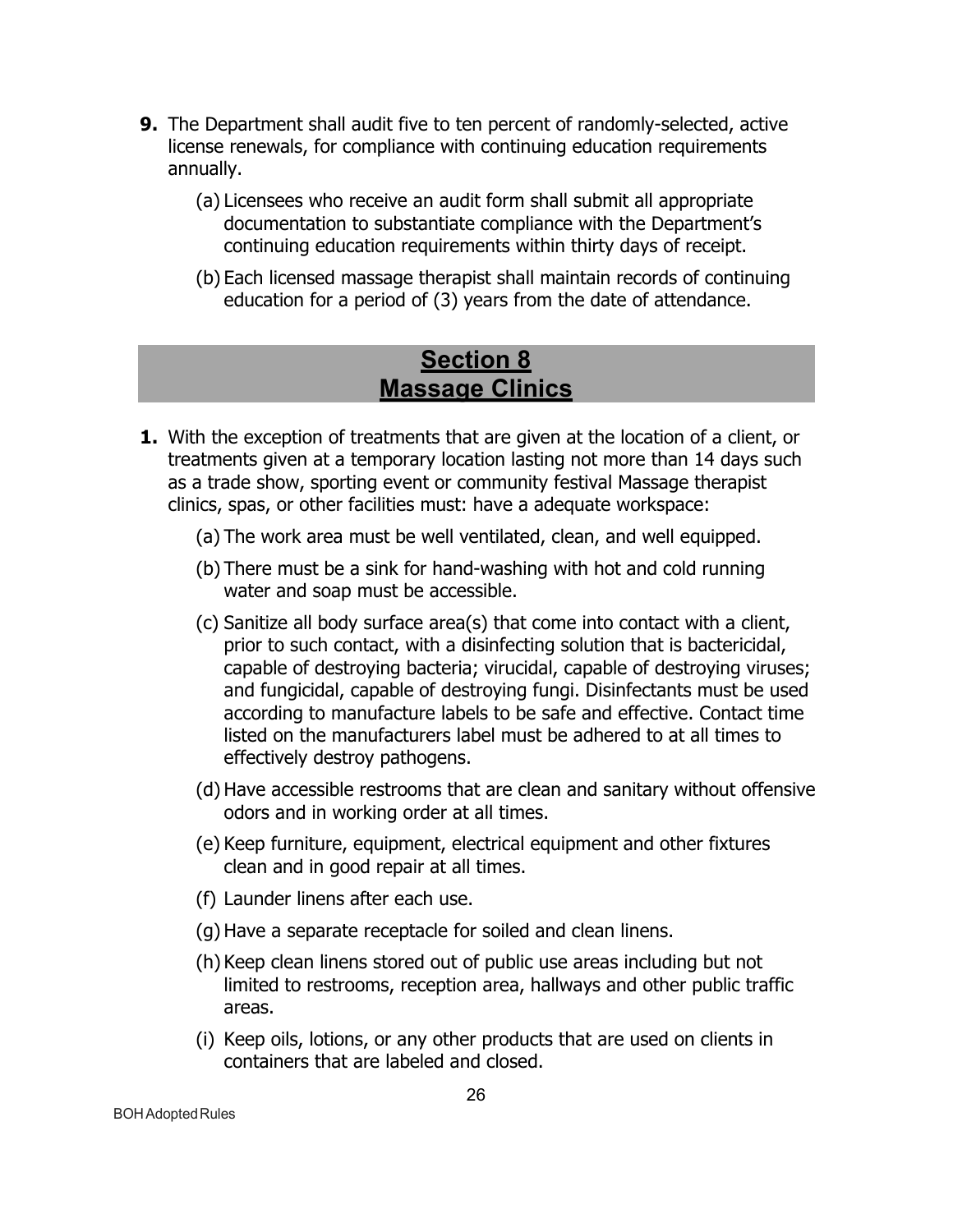- (j) Be compliant with all applicable city, state and local statutes and regulations.
- (k) In-home massage clinics/offices must be located in a separate room or rooms, used only for massage therapy services during ordinary business operations.
- (l) There must be no bed in a room used for massage therapy services.
- (m) A school or clinic must be equipped with a massage table or tables, a massage chair or chairs and equipped with such standard equipment dictated by the practice of massage therapy as defined in-Section 2.
- **2.** In-home massage clinics/offices must be located in a separate room or rooms, used only for massage therapy services during business operations.
- **3.** Mobile clinics are not considered temporary.
- **4.** Anyone who has an infectious, contagious, or communicable disease which may be spread by airborne, droplet, contact, or indirect methods and who is in contact with the public must not practice until all risk of disease transmission is cleared. Any employee with such a disease must be immediately relieved from duty until all risk of disease transmission is cleared.

# **Section 9 Massage Therapy Schools and Postsecondary Massage Therapy Schools**

General Requirements: School as used throughout this Section includes, unless otherwise indicated, both Massage Therapy Schools and Postsecondary Massage Therapy Schools.

## <span id="page-26-0"></span>**1. Application for Massage Therapy School:**

- (a) Any person, firm or corporation seeking to open a school of Massage Therapy shall submit an application with required forms to the Massage Therapy Section office and receive pre-approval from the Department.
- (b) The application shall include:
	- (1) Completed application provided by the Department -and available on the Department's website at [http://www.healthyarkansas.com;](http://www.healthyarkansas.com/)
	- (2) Describe the location of your school, type of structure, and furnish a detailed floor plan in compliance with Article 8, Section-2Section 9, Rule 4;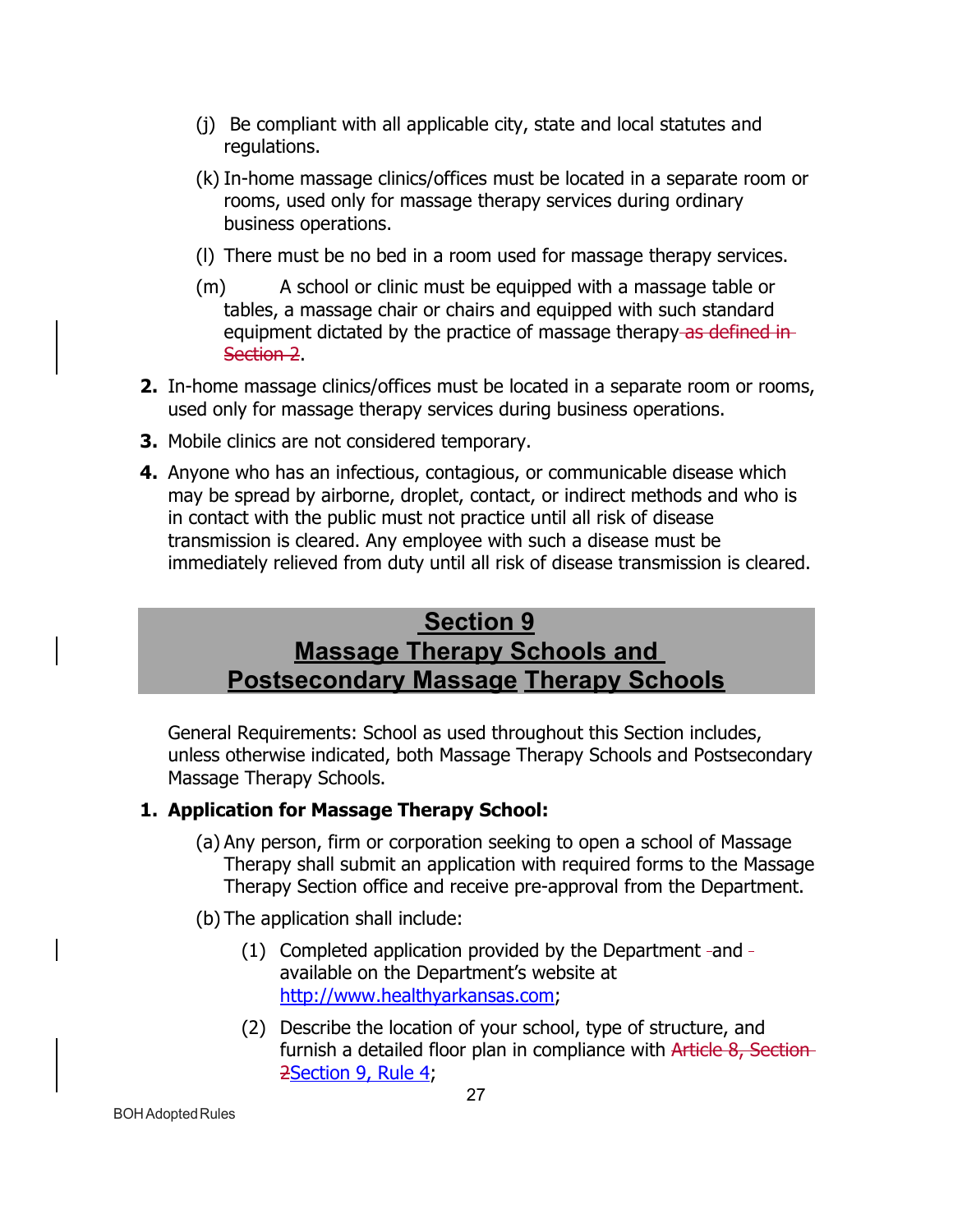- (3) List of proposed equipment used for instructional purposes in compliance with Section 9, Rule 4Article 8 Section 2;
- (4) Submit proposed curriculum including name and addition of textbooks and any other material that will uses for instructional purposes;
- (5) List of instructors and their qualifications;
- (6) Submit samples of all forms to be used in the School, such as, contract, sign-in sheets, attendance records, transcripts, guest instructor log, etc.;
- (7) Submit a copy of your school's handbook- including refund policy. Postsecondary Schools must also include a disciplinary policy;
- (8) Valid background checks for each owner;
- (9) The required non-refundable registration fee (\$850.00)Application Fee.
- (c) A person shall not establish, operate, or maintains a massage therapy school without first having obtained a certificate of massage therapy school licensure issued by the Department.
- (d) Any Massage Therapy School wishing to teach both secondary and postsecondary students shall obtain both a license for a Massage Therapy School and a Postsecondary Massage Therapy School. The School shall also provide a procedure by which it will ensure that only students with a high school diploma or the equivalent are enrolled in the postsecondary school and receive Title IV funds.
- (e) After satisfactory completion of initial requirements, schools are required to undergo Department inspection before they can be licensed.
	- (1) A Department staff member will perform an inspection of the school premises with required forms completed, and the results of such inspection will be returned to the Department for approval and/or adjustment recommendations.
	- (2) Facilities that do not pass the first inspection will be re-inspected within thirty (30) days of notification of corrections.
- (f) Postsecondary Massage Therapy Schools must show proof that the school adopts and discloses to the students a complaint process substantially similar to the one outlined in Section Four of these Rules.

**2. Purchase of an existing Massage Therapy School:**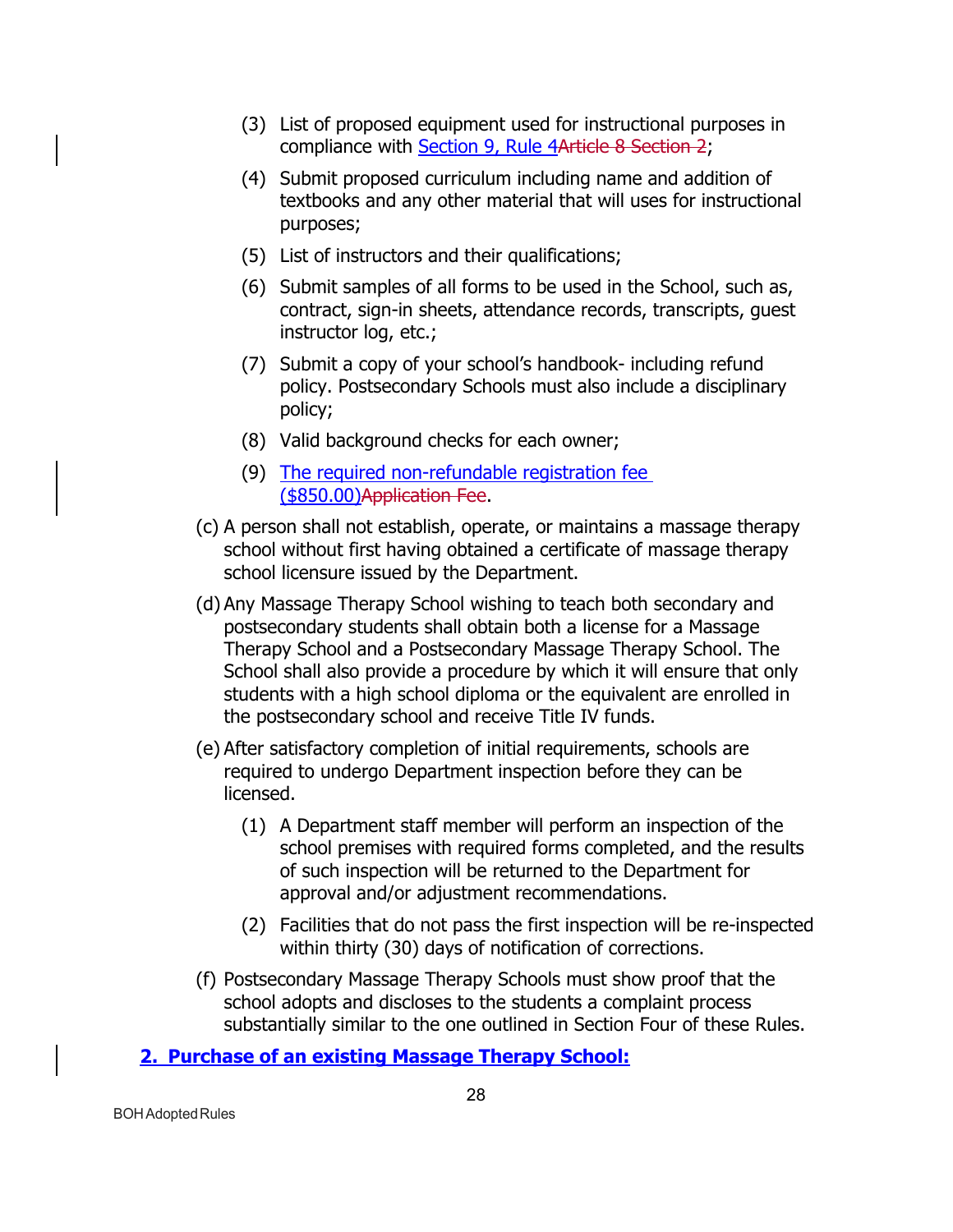- (a) Any person, firm or corporation seeking to purchase an existing schoolof Massage Therapy School or Postsecondary Massage Therapy School shall submit an application with required documents to the Massage Therapy Section office at least thirty (30) days prior to purchase and receive for pre-approval from the Department. Each application shall include:
	- (1) An application shall be filed to reflect the change of ownership; $\frac{1}{2}$ .
	- (2) Valid background checks for each new owner;.
	- (3) Copy of the legal change of ownership document;-
	- (4) Copy of theeach new owner's government issued photo identification;-
	- (5) A signed and notarized statement from each owner selling their interest in the Massage Therapy School or Postsecondary Massage Therapy School transferring the Massage Therapy School or Postsecondary Massage Therapy School license to the new owner(s);
	- (6) A statement by new owner(s) reflecting any changes that will be made in any of the following:
		- (A)The location of the Massage Therapy School or Postsecondary Massage Therapy School, type of structure, or the detailed floor plan, in compliance with Section 9, Rule 4;
		- (B) List of proposed equipment used for instructional purposes, in compliance with Section 9, Rule 4;
		- (C)Curriculum including name and addition of textbooks and any other material that will be used for instructional purposes;
		- (D)List of instructors and their qualifications;
		- (E) Any forms to be used in the Massage Therapy School or Postsecondary Massage Therapy School, such as, contract, sign-in sheets, attendance records, transcripts, guest instructor log, etc.; and,
		- (F) The Massage Therapy School or Postsecondary Massage Therapy School's handbook- including refund policy. Postsecondary Massage Therapy Schools must also include a disciplinary policy.
	- (7) The required non-refundable registration fee (\$100.00)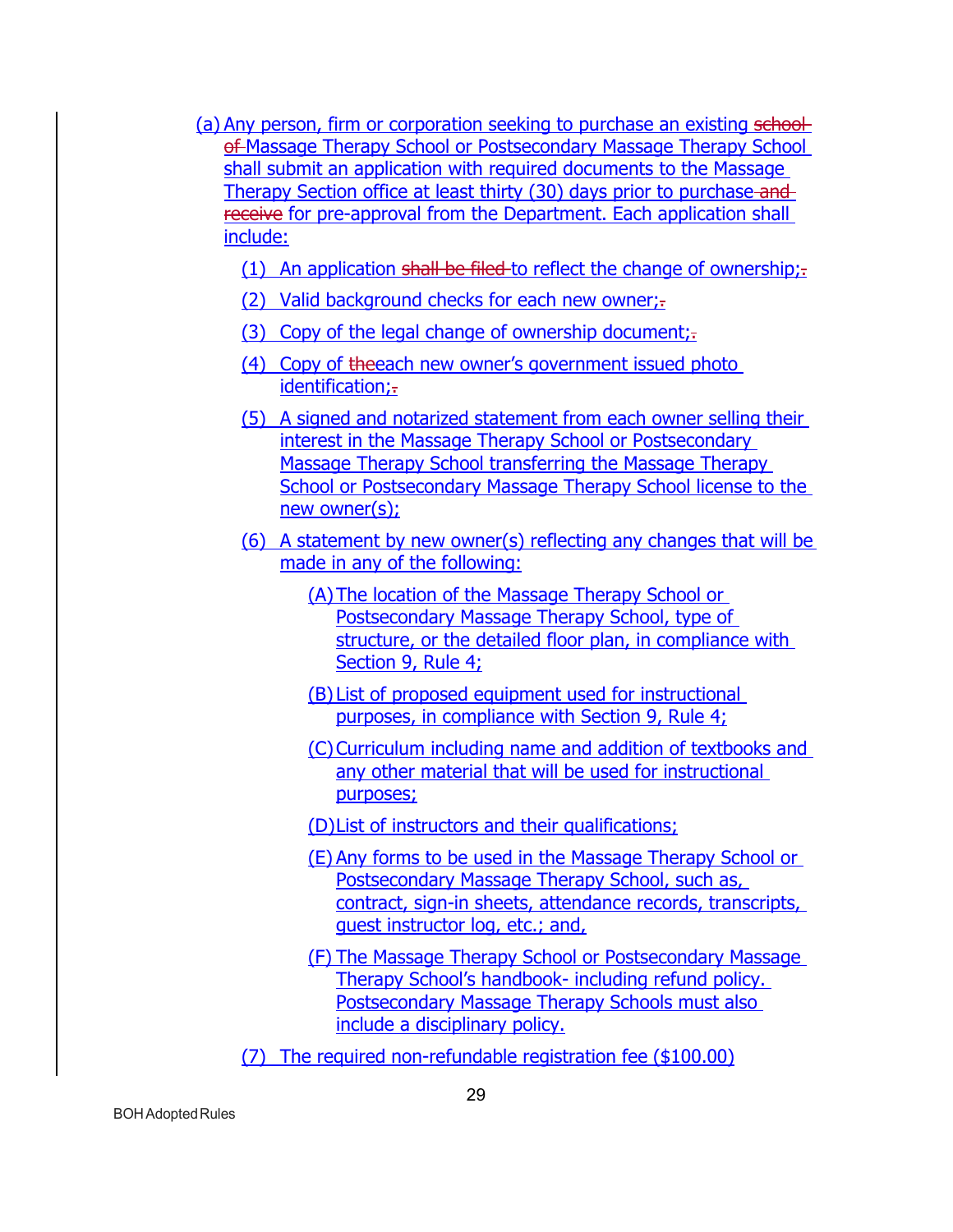- (b) After satisfactory completion of requirements for transfer, the Massage Therapy School or Postsecondary Massage Therapy School shall subject to Department inspection before the transfer of ownership can be approved.
	- (1) A Department staff member will perform an inspection of the Massage Therapy School or Postsecondary Massage Therapy School premises with required forms completed, and the results of such inspection will be returned to the Department for approval and/or adjustment recommendations.
	- (2) Facilities that do not pass the first inspection will be re-inspected within thirty (30) days of notification of corrections.

## **3. Relocation of a Massage Therapy School or Postsecondary Massage Therapy School:**

(a) Any person, firm or corporation seeking to relocate a Massage Therapy school or Postsecondary Massage Therapy School shall submit an application with required forms to the Massage Therapy Section office and receive pre-approval from the Department.

(b) The application shall include:

- (1) Completed application provided by the Department and available on the Department's website at [www.healthyarkansas.com .](http://www.healthy.arkansas.com/)
- (2) Describe the location of your school, type of structure, and furnish a detailed floor plan in compliance with Section 9, Rule 4.
- (3) List of proposed equipment used for instructional purposes in compliance with Section 9, Rule 4.
- (4) List of instructors and their qualifications.
- (5) Submit samples of all forms to be used in the School, such as, contract, sign-in sheets, attendance records, transcripts, guest instructor log, etc.
- (6) Submit a copy of your school's handbook- including refund policy. Postsecondary Schools must also include a disciplinary policy.
- (7) Valid background checks for each owner.
- (8) The required non-refundable registration fee (\$425.00)
- (c) A person shall not relocate a massage therapy school without first having obtained a certificate of massage therapy school licensure issued by the Department.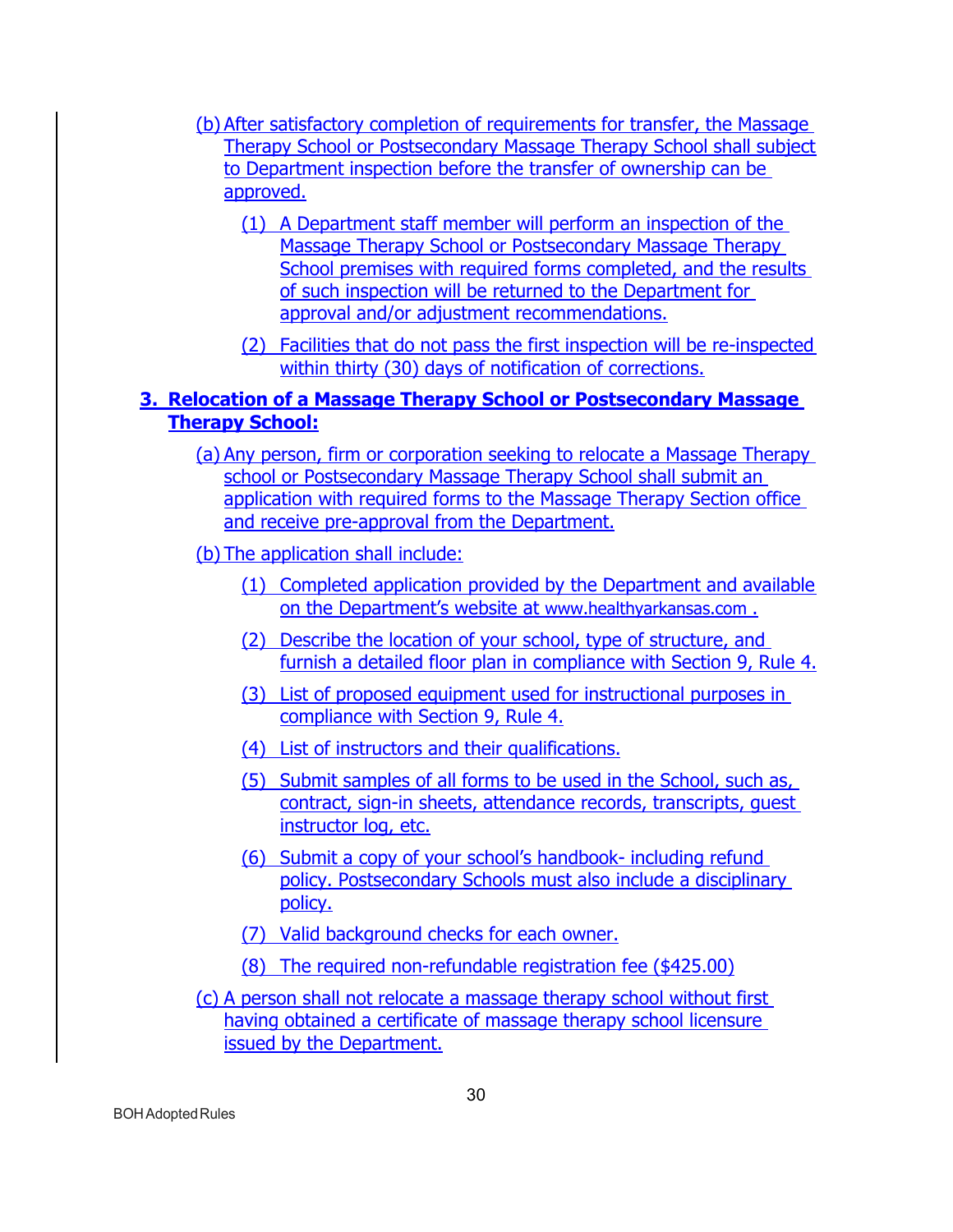- (d) Any Massage Therapy School wishing to teach both secondary and postsecondary students shall obtain both a license for a Massage Therapy School and a Postsecondary Massage Therapy School. The School shall also provide a procedure by which it will ensure that only students with a high school diploma or the equivalent are enrolled in the postsecondary school and receive Title IV funds.
- (e) After satisfactory completion of initial requirements, schools are required to undergo Department inspection before they can be licensed.
	- (1) A Department staff member will perform an inspection of the school premises with required forms completed, and the results of such inspection will be returned to the Department for approval and/or adjustment recommendations.
	- (2) Facilities that do not pass the first inspection will be re-inspected within thirty (30) days of notification of corrections.
- (f) Postsecondary Massage Therapy Schools must show proof that the school adopts and discloses to the students a complaint process substantially similar to the one outlined in Section Four of these Rules.

#### **2.4. Facility and Sanitary Requirements**

- (a) School facilities must:
	- (1) Be kept clean, sanitary and in good repair at all times.
	- (2) Clean equipment and tools thoroughly on a routine basis and sanitize them with a disinfecting solution that is bactericidal, capable of destroying bacteria; virucidal, capable of destroying viruses; and fungicidal, capable of destroying fungi. Disinfectants must be used according to manufacture labels to be safe and effective. Contact time listed on the manufacturers label must be adhered to at all times to effectively destroy pathogens. c. Have clinical workspace allowing for unrestricted movement around massage tables.
	- (3) Have adequately ventilated workspace to keep them free of excessive vapors, odors and fumes.
	- (4) Be heated and air-conditioned with adjustable temperature control.
	- (5) Have adequate space to accommodate all students during the theory and clinical instructional hours for which they are enrolled.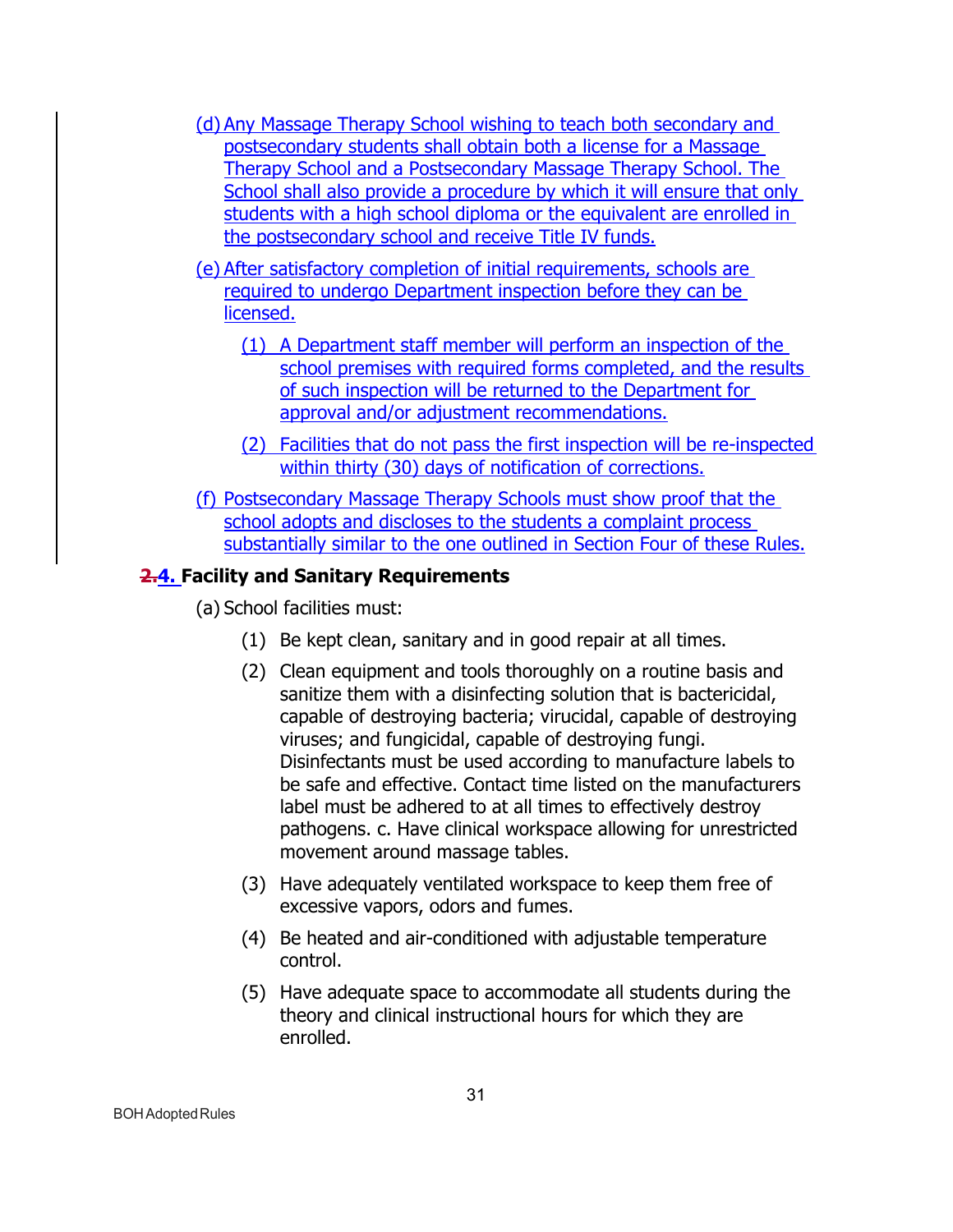- (6) Have an instructional classroom that is clean, in good repair and well ventilated.
- (7) Have a minimum of one (1) massage table for every three (3) students in class.
- (8) Have an accessible hand-washing sink supplied with hot and cold running water, a soap dispenser and a sanitary hand drying method. Common towels are not allowed.
- (9) Have accessible restrooms that are clean and sanitary and in working order at all times. Restrooms shall not be used for storage of products used for servicing clients.
- (10) Have trash containers that are durable and easily cleanable that do not leak. Trash containers must be emptied daily to prevent an accumulation of garbage and the development of odors.
- (11) Dispose of all one time use towels, sheets and protective covering that cannot be disinfected immediately after use.
- (12) Have furniture, equipment and other fixtures that are made of washable material and kept clean and in good repair. Electrical equipment shall be kept clean and in good repair at all times.
- (13) Launder sheets and towels to disinfect after each use on client.
- (14) Have a separate receptacle for soiled linens.
- (15) Keep clean linens separate from public and/or covered in public use areas.
- (16) Keep oils, lotions or any products that are used on the public in containers that are labeled and sanitary.
- (17) Anyone who has an infectious, contagious, or communicable disease which may be spread by airborne, droplet, contact, or indirect methods and who is in contact with the public must not practice until all risk of disease transmission is cleared. Any employee or student with such a disease must be immediately relieved from duty until all risk of disease transmission is cleared.
- (b) Schools shall have an identifiable Massage Therapy Instructor who provides oversight and supervision under which other Master Massage Therapist or Massage Therapy Instructors can teach.
- (c) Schools must adhere to all state and local ordinance and provide a copy of the fire inspection, occupancy license, and/or business permits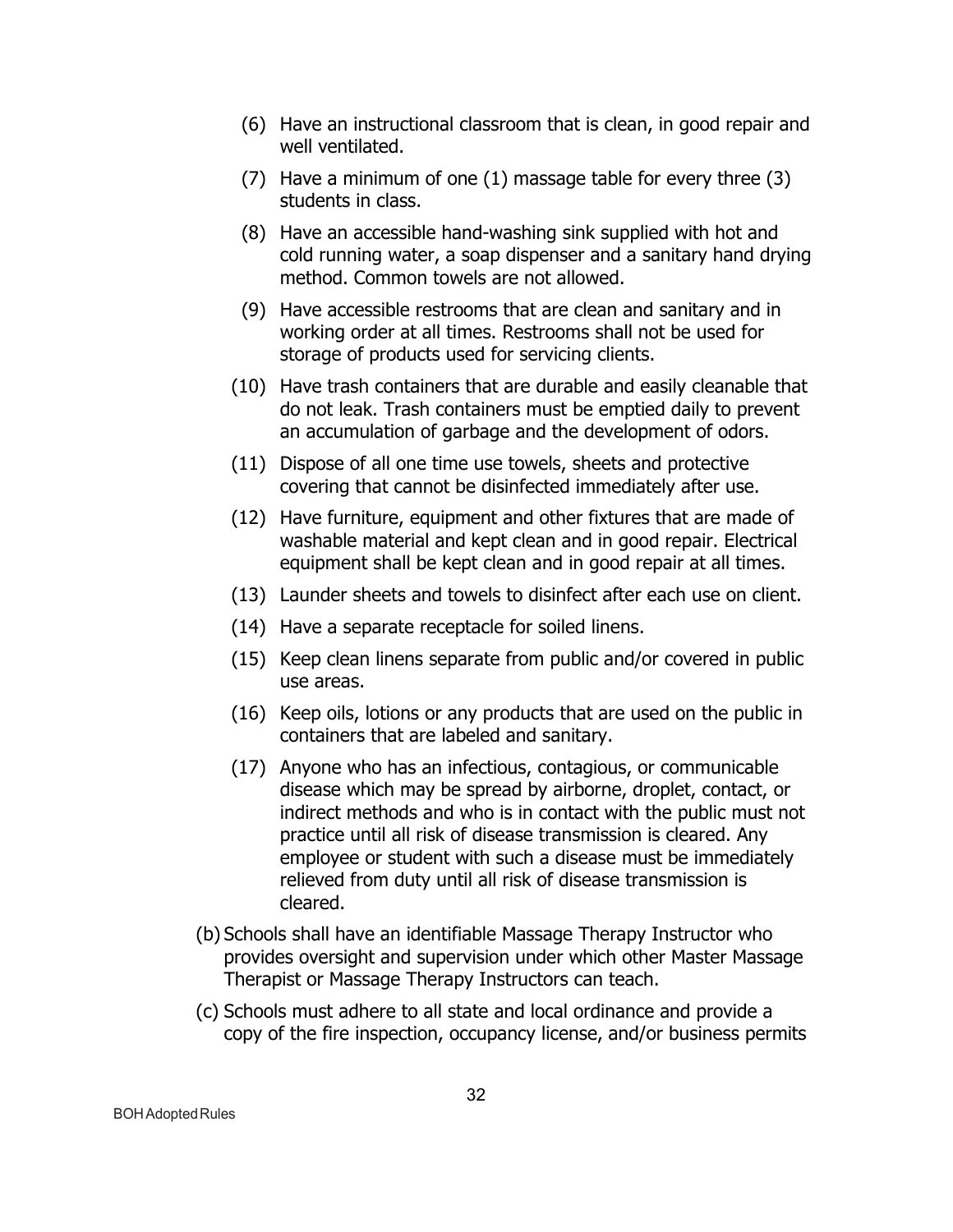where required by law, and furnish copies to the Department upon request.

(d) Schools must inform students regarding emergency evacuation procedures and clearly mark or post all routes and exits.

## **3.5. Curriculum**

- (a) Schools have the discretion to grant CLEP credit for any previously obtained, successfully passed, and officially documented classroom education relevant to massage therapy.
	- (1) Such credit may be granted at the rate of three (3) college credits to equal no more than forty (40) clock-hours.
	- (2) Schools will maintain a file copy of all such examinations for Department inspection.
- (b) Schools must follow the curriculum outlined in Ark. Code Ann. § 17-86- 306(e). The curriculum must be presented to and approved by the Department and will make further applications to the Department for any substantial modifications in the subjects, contents, or instructional methods offered to the students.
- (c) Schools must provide no less than three (3) clock-hours of HIV/AIDS and other basic communicable disease education within their twentyfive (25) hours of hygiene and infectious control as required by Arkansas Code § 17- 86-306 (e)(4).
- (d) Schools that teach massage with students wearing swimsuits or underwear must instruct students at some time during their school on how to work on unclothed clients with a minimum of twenty (20) hours of classroom or student clinic massages on unclothed clients, unless there is a documented religious or medical objection made by the student.
- (e) Schools may not include more than five (5) percent of their total school curriculum of instruction with reiki, polarity, or other energy-based modalities.

## **4.6. Instruction Methods**

- (a) Each specified course of study must be outlined with a syllabus that includes written learning objectives. Instructors will follow daily lesson plans and will provide active, organized learning sessions.
- (b) Recognized methods of instruction, such as, but not limited to, lecture, demonstration, and supervised hands-on practice will be utilized to ensure reasonable learning objectives and outcomes.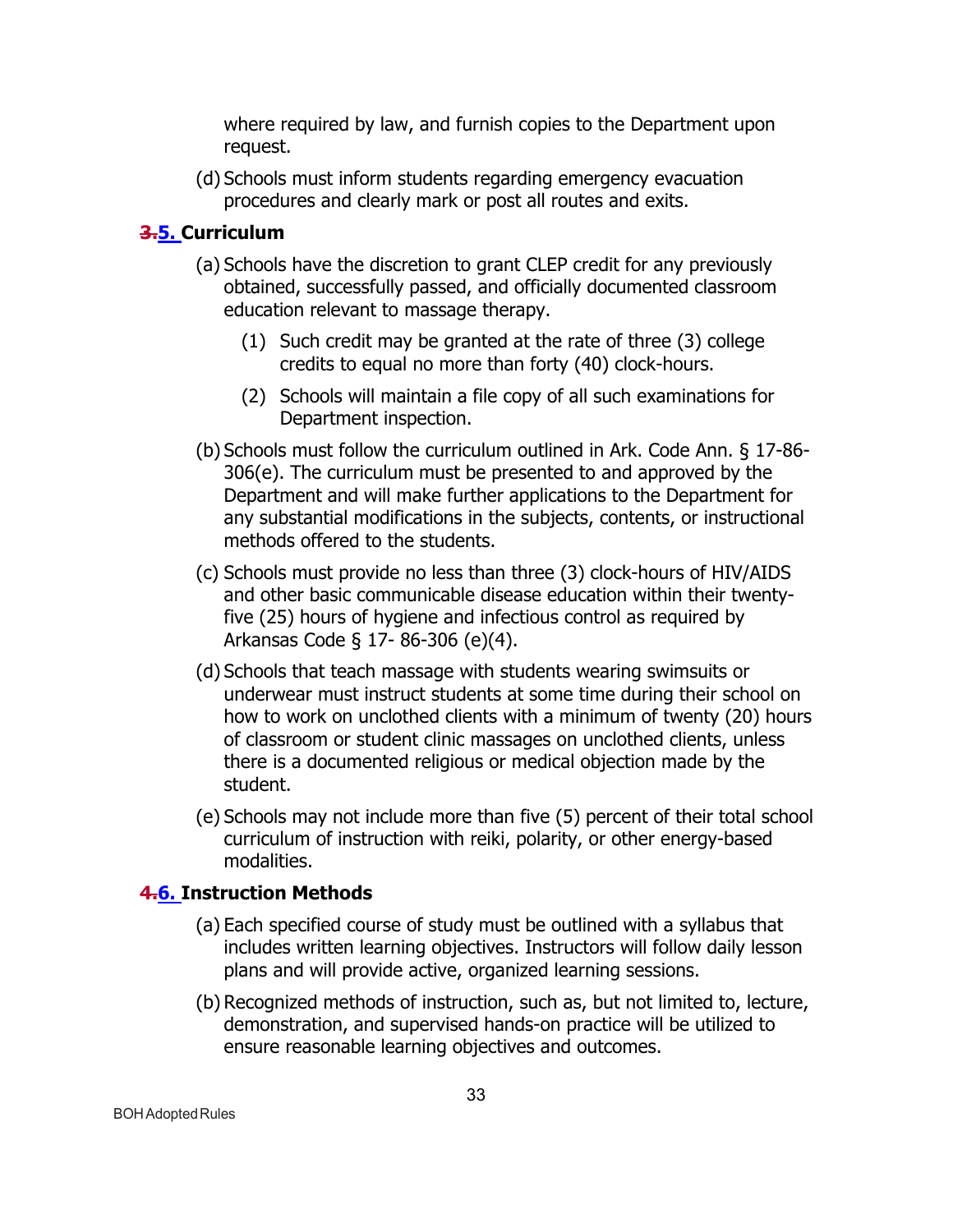- (c) All classes must be instructed and supervised by qualified and approved personnel and consist of no less than fifty (50) minutes of active teaching per credit hour. In-school independent study time is limited to no more than five (5) percent of the total hours of a program.
- (d) Active teaching means qualified school personnel offering organized lecture, activities, demonstration, and/or direct and immediate supervision of students during hands-on practice.
- (e) Written and practical evaluations shall be conducted with all grades recorded and available for inspection.

## **5.7. Instructor Qualifications**

- (a) All persons who instruct any portion of a curriculum within an approved massage therapy school must be a licensed master massage therapist or massage therapy instructor.
	- (1) Each school must have on file such diplomas, transcripts, certifications, resumes, and/or other verifiable documents that attest to the person's qualifications and technical expertise.
	- (2) Each school must be able to supply the Department with a list of instructors who have taught or who will be teaching at that school along with documentation of their qualifications and the subjects they have instructed or will instruct.
- (b) For the purposes of qualifying instructors for subjects required by Arkansas Code § 17-86-306, the following definitions will be used:
	- (1) Technical subjects are those defined as massage therapy techniques, hydrotherapy, heliotherapy, electrotherapy, and any hands-on training that may occur under various related subjects.
	- (2) Academic subjects include anatomy, physiology, pathology, and related human sciences; and
	- (3) Non-technical subjects include massage therapy laws, ethics, and business management.
	- (4) Persons to instruct technical subjects must be qualified and hold a current license as a master massage therapist or massage therapy instructor, and must have a minimum of two (2) consecutive years of active experience in the practice of massage therapy.
	- (5) Persons to instruct academic subjects must be qualified and hold a current license as a master massage therapist or massage therapy instructor as defined in Arkansas Code § 17-86-102 (6)(A) or hold a minimum of a Bachelor's degree plus two (2)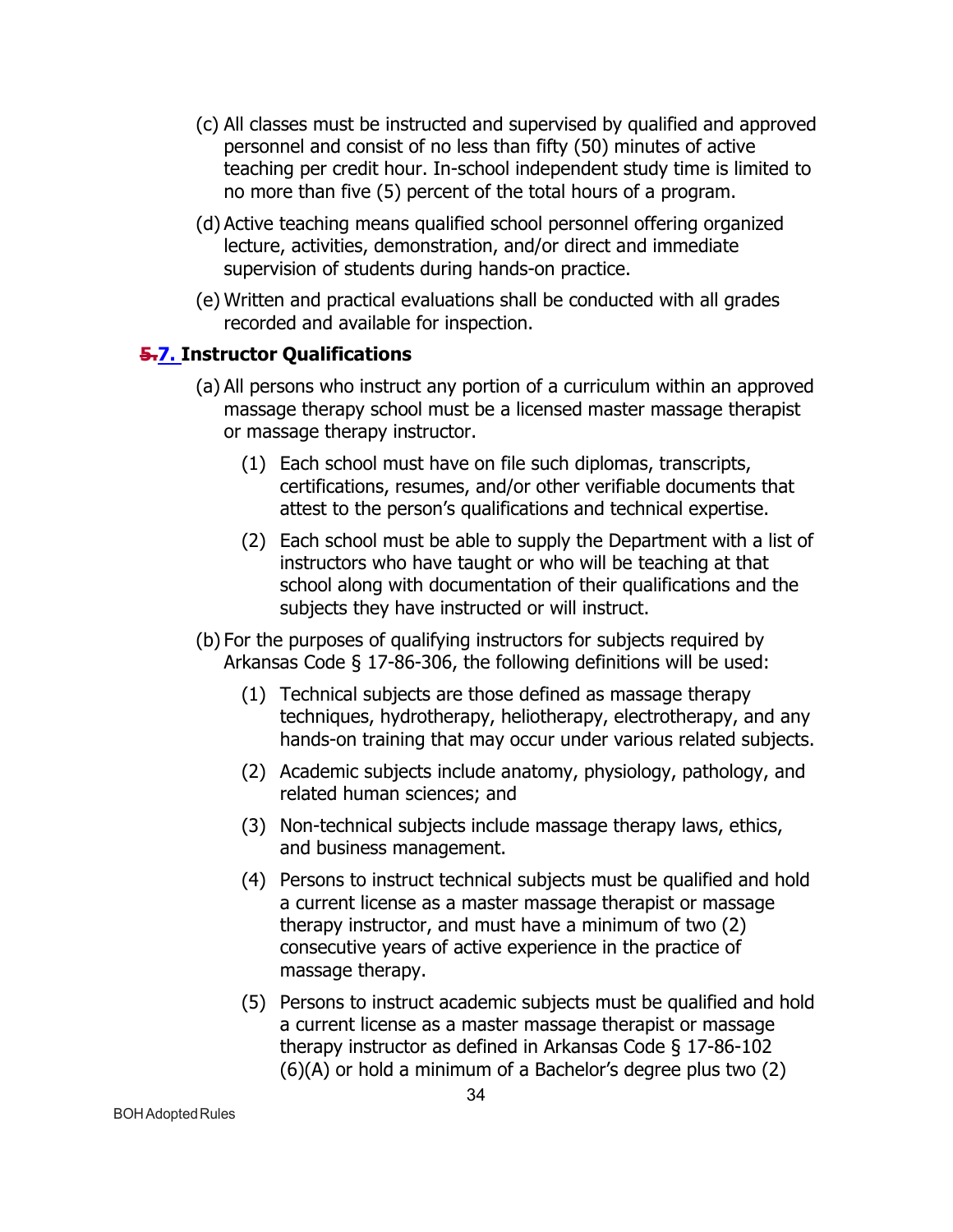years practical experience in a subjects directly related to that being taught.

- (6) Persons to instruct non-technical subjects must be qualified and hold a current license as a master massage therapist or massage therapy instructor as defined in Arkansas Code§ 17-86-102 (6)(A) or hold a minimum of a two (2) year associate's degree and two (2) years practical experience in a subject directly relates to that being taught.
- (c) Schools may invite guest instructors to teach within their program without Department pre-approval if such guest instructor instructs on no more than sixteen (16) hours per school curriculum. (Section 9), 5.1 and 2Section 9, Rule  $7(a)$  and (b) show how quest instructors shall be qualified.
	- (1) Schools may utilize guest instructors to provide no more than a total of twenty-five (25) hours per school curriculum. A Record of all hours of instruction provided in this manner must be maintained by the school and be made available for Department inspection upon request.
	- (2) Schools must keep a log of guest instructors.

## **6.8. Student Clinical**

- (a) The purpose of any student clinical is to provide advancing students, enrolled in approved schools, an opportunity to gain practical experience working with the public in a supervised setting.
- (b) The status of the practitioner must be made clearly evident to the recipient of student massage.
- (c) Any student to be considered eligible for clinical practice must have completed the following requirements:
	- (1) one hundred (100) hours of anatomy, physiology, pathology, and contraindications for massage therapy, and one hundred (100) hours of technical training, and all portions of the school's curriculum pertaining to personal hygiene, sanitation, ethics, and professional standards; and,
	- (2) provide proof of student liability insurance.
- (d) All clinical massages by a student must be documented and performed under the supervision of a qualified technical instructor who has access to the treatment area at all times.
- (e) No more than fifty (50) hours of student massage may be attained in this manner and applied to meet the requirements for licensure.

BOHAdoptedRules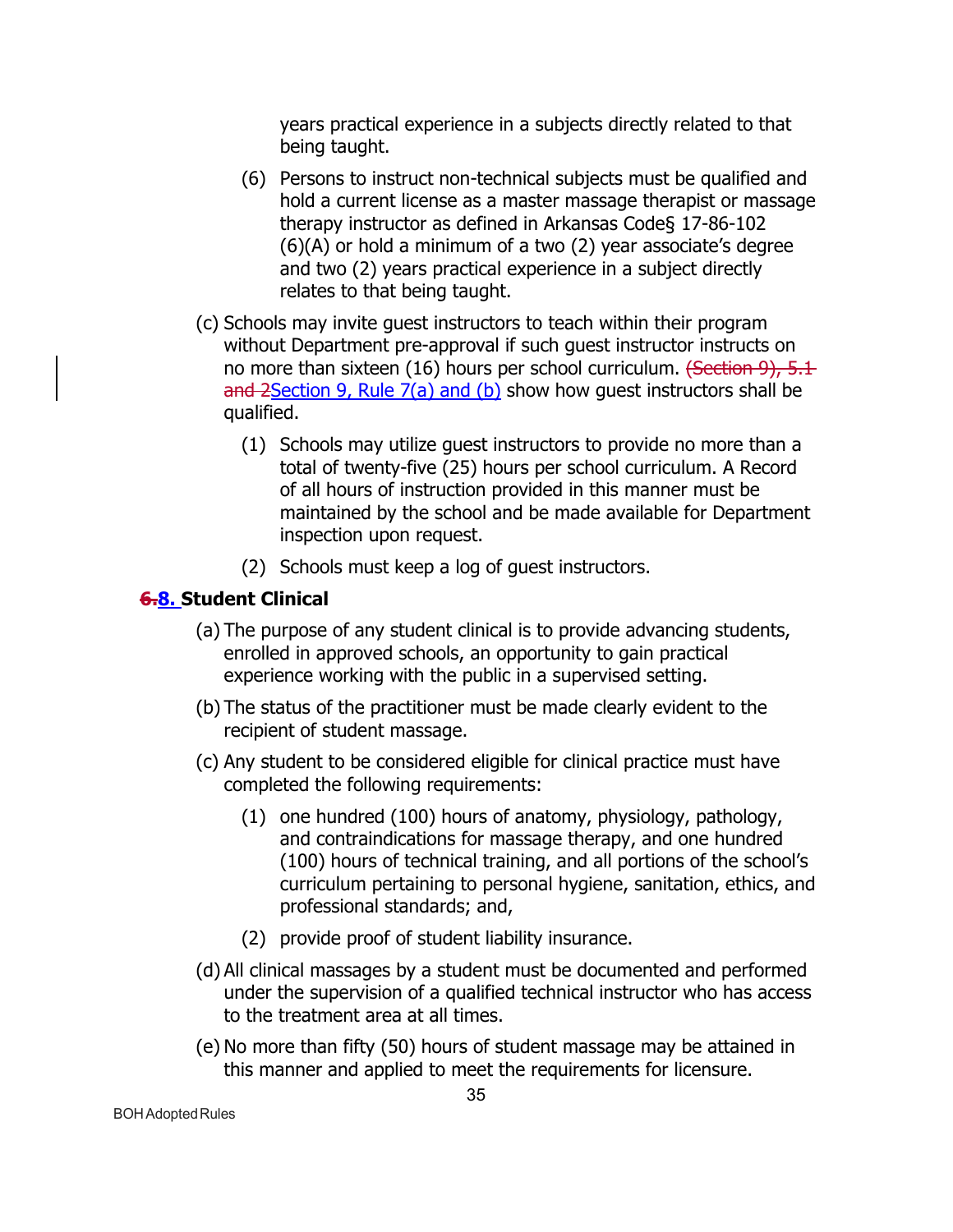- (f) Students may not solicit payment in any form during clinical practice either on school premises, at chosen locations for field trips, or while practicing away from school facilities and direction.
	- (1) This includes barters, donations and/or trades.
	- (2) The student may accept gratuities during supervised clinical massage.
- (g) No student may leave classroom instruction to perform student-client massages.

## **7.9. Records**

- (a) All student records must be maintained for a period of not less than five (5) years.
- (b)In the event of school closure or change of school ownership a copy of all current student records and all student records maintained for the previous five (5) years must be submitted to the Department.
- (c) Attendance records will be maintained and verified by the school and must be made available for inspection by the Department upon request. Such records must verify both the subject and the actual attendance in class of each student enrolled.
- (d) Schools must require and maintain proof of CPR training for all students at the time of their graduation.

## **8.10. Misc.**

- (a) Each school operated within the state shall be inspected during regular operations by the Department at least one (1) time each year.
- (b) Any school desiring to move the location of its license must notify the Department in writing at least thirty (30) days prior to any location change. The Department will inspect the school's new location within thirty (30) days of receiving a relocation notice.
- (c) Schools providing off-site student massages shall be allowed only under the direct supervision of a Massage Therapy Instructor or Master Massage Therapist.

# **Section 10 Conduct & Ethics**

<span id="page-35-0"></span>**1.** It is the responsibility of the licensed massage therapist (therapists) to create and maintain a safe environment during a massage session.

**BOH** Adopted Rules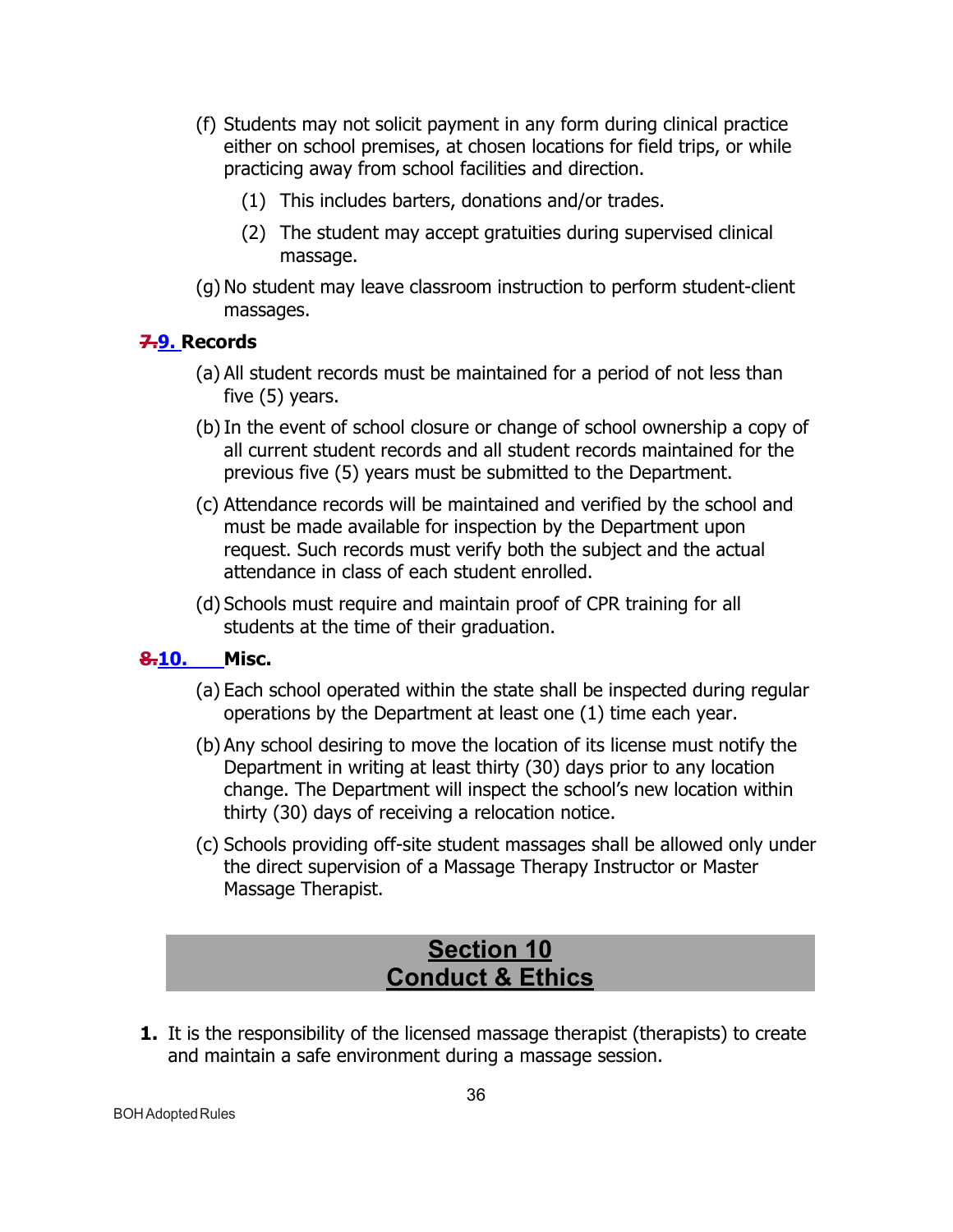- **2.** It is the therapist's responsibility to inform clients of their rights as recipients of massage therapy including but not limited to the following:
	- (a) Their right to terminate the treatment at any time; and,
	- (b) Their right to modify the treatment at any time.
- **3.** Therapists shall ensure and safeguard the following rights of the clients:
	- (a) Obtain necessary information from the client, to be held in confidence, regarding pertinent health history in order to assure safe treatment at all times;
	- (b) Stay within the scope of practice of massage therapy, performing only techniques for which they are appropriately and sufficiently trained; and
	- (c) Refrain, under all circumstances from initiating or engaging in any sexual conversation, sexual conduct, sexual behavior, or sexual activities involving a client, even if the client attempts to sexualize the relationship.
- **4.** The licensed massage therapist adheres to the following practices:
	- (a) Keeping licensure current;
	- (b) Conducts all aspects of their massage practice in a legal, ethical, and responsible way; and,
	- (c) Reports to the Department in writing and under oath any knowledge of violations of the Massage Therapy Act or the adopted Rules.
- **5.** Violations of any provision under this Section may result in disciplinary action by the Board of Health, up to and including revocation of licensure in accordance with the procedures adopted in Article Four (4) Section 4 of these rules.

# **Section 11 Miscellaneous Guidelines**

- <span id="page-36-0"></span>**1.** Massage Therapy must be provided in a way that ensures the safety, comfort, and privacy of the client and therapist.
- **2.** Clients receiving a massage must be draped or dressed to assure that the pubic area and genitals are not exposed.
- **3.** A licensee who engages in the practice of massage therapy of the anus and genitalia shall have his or her license revoked for a period of three (3) years. The licensee will receive a hearing in accordance with the process outlined in

**BOH** Adopted Rules